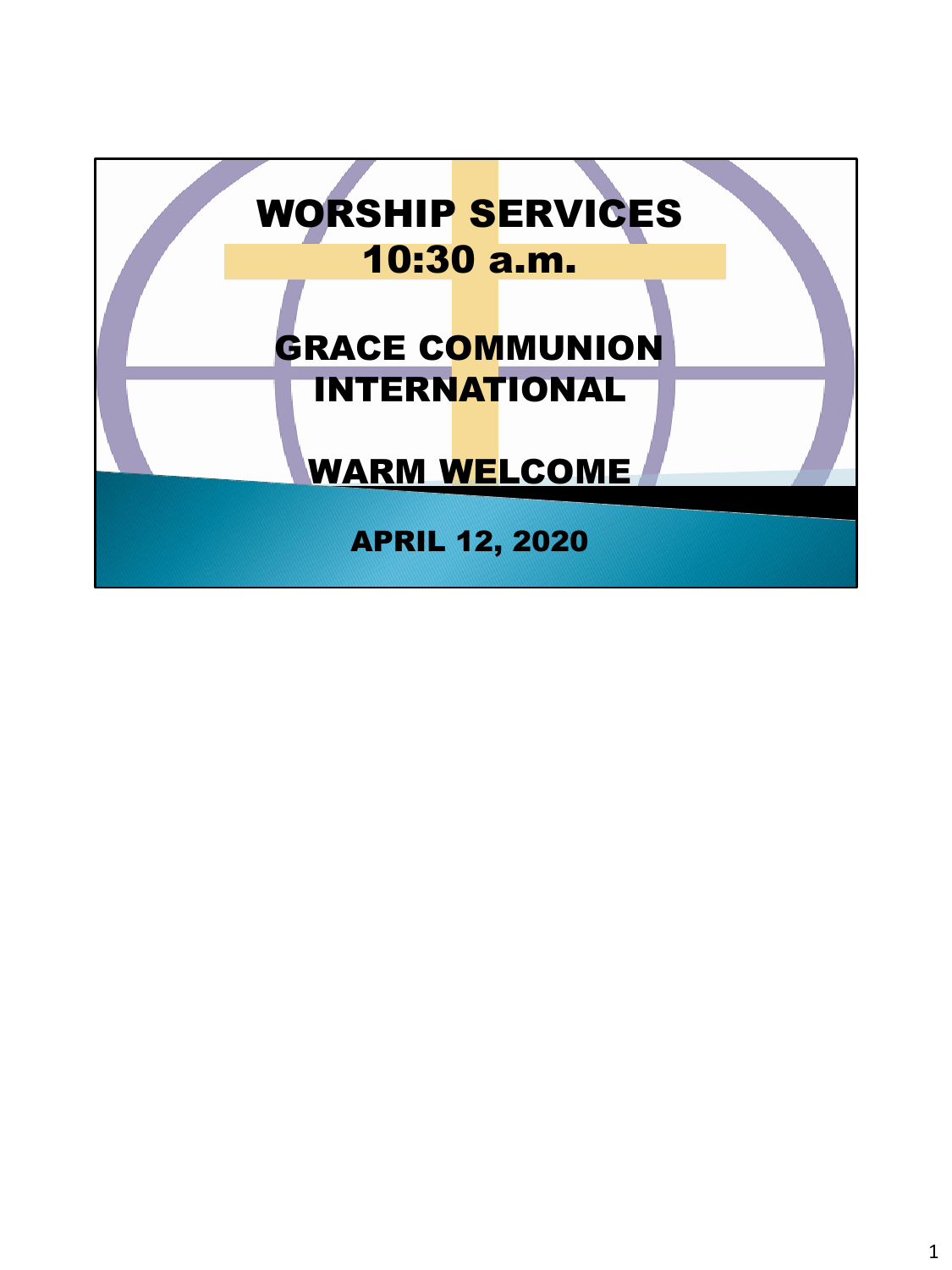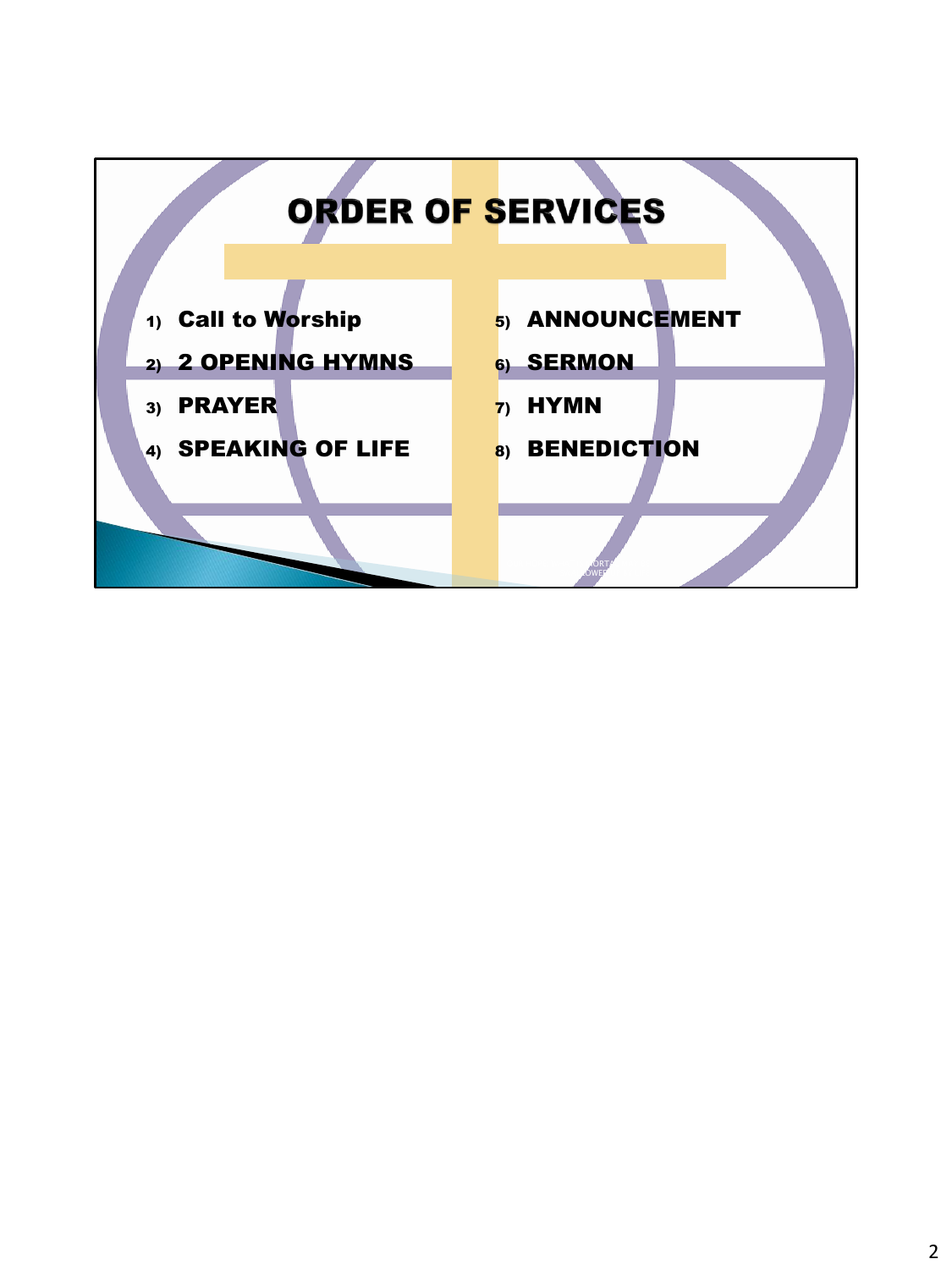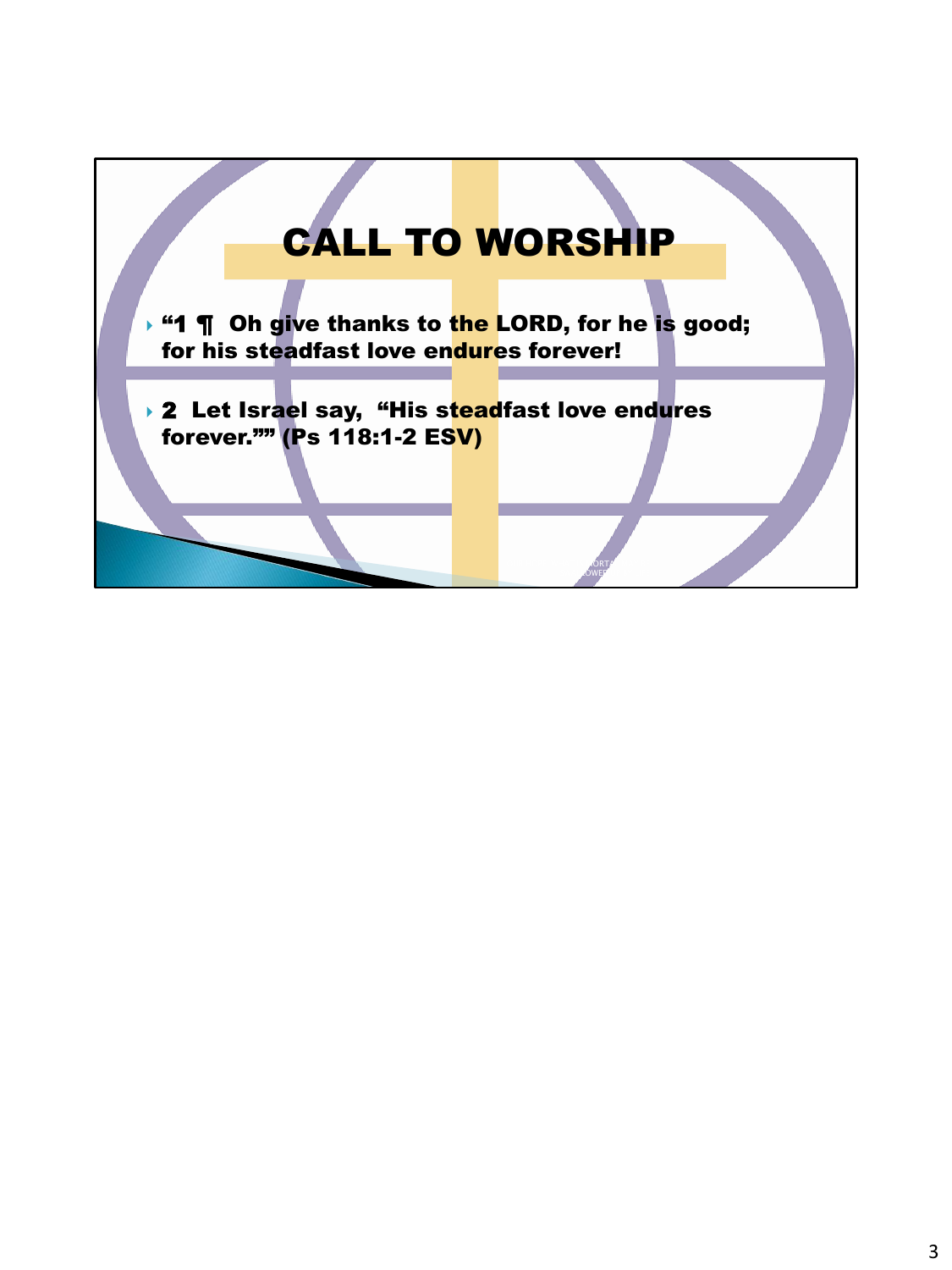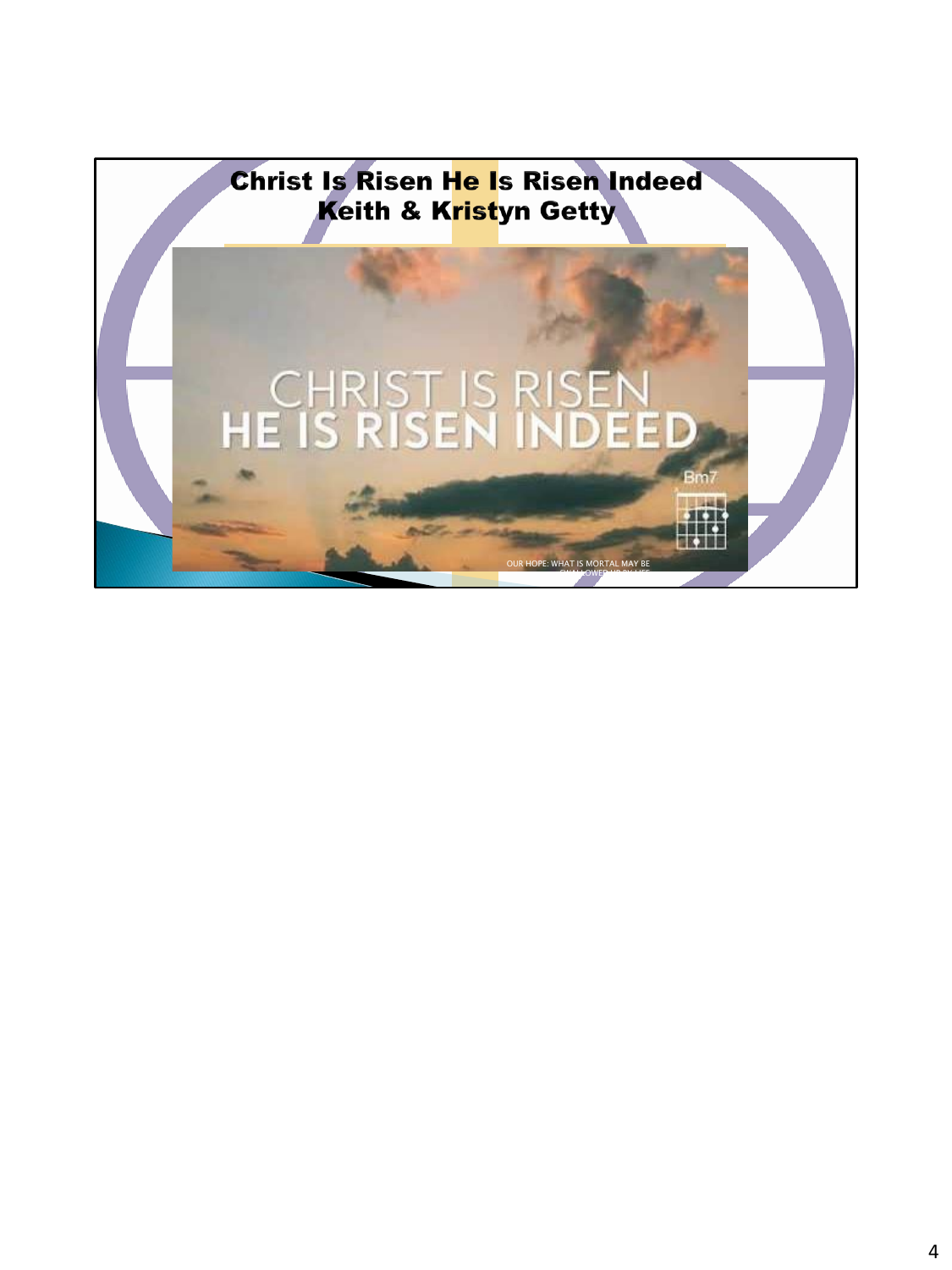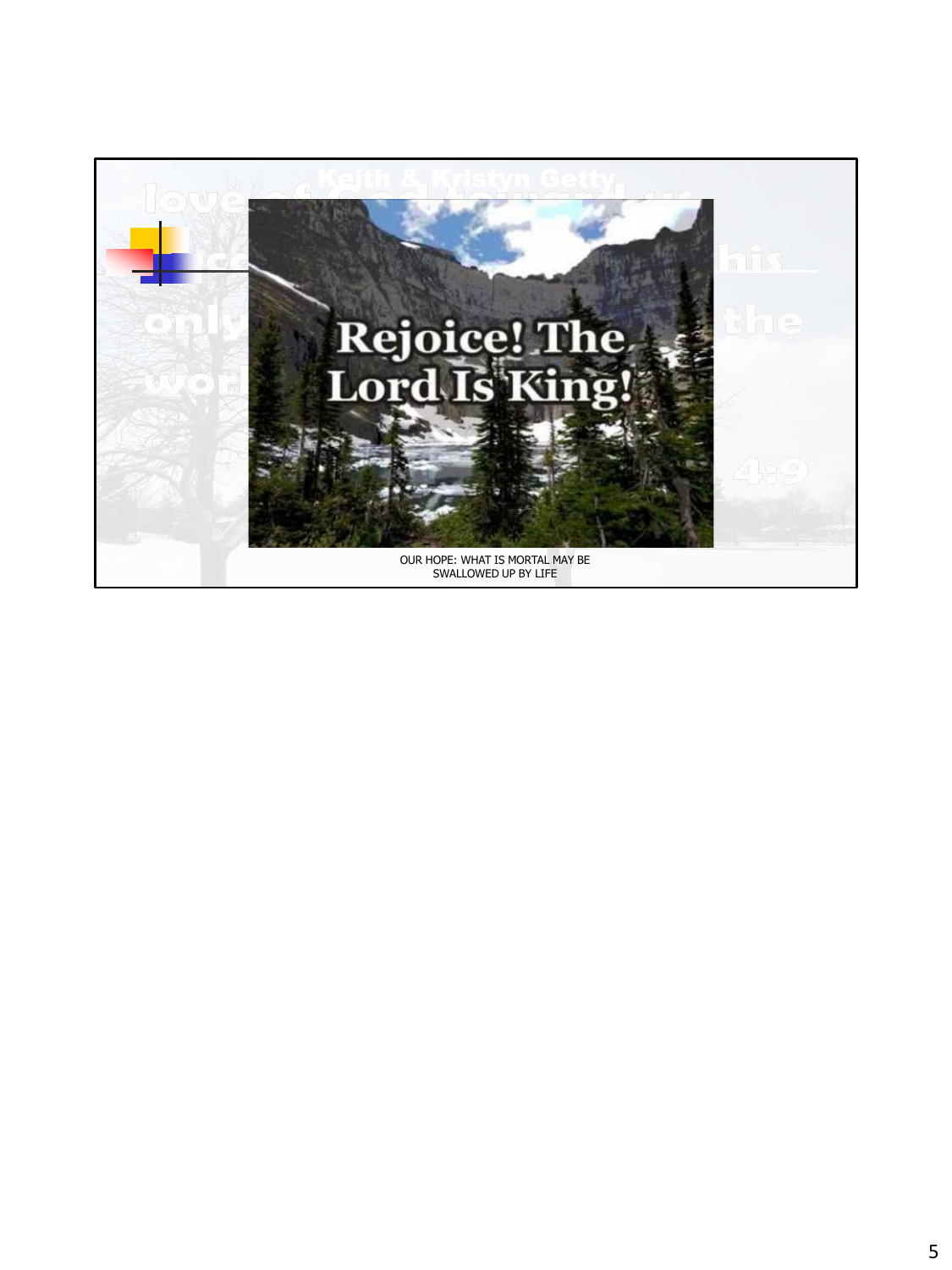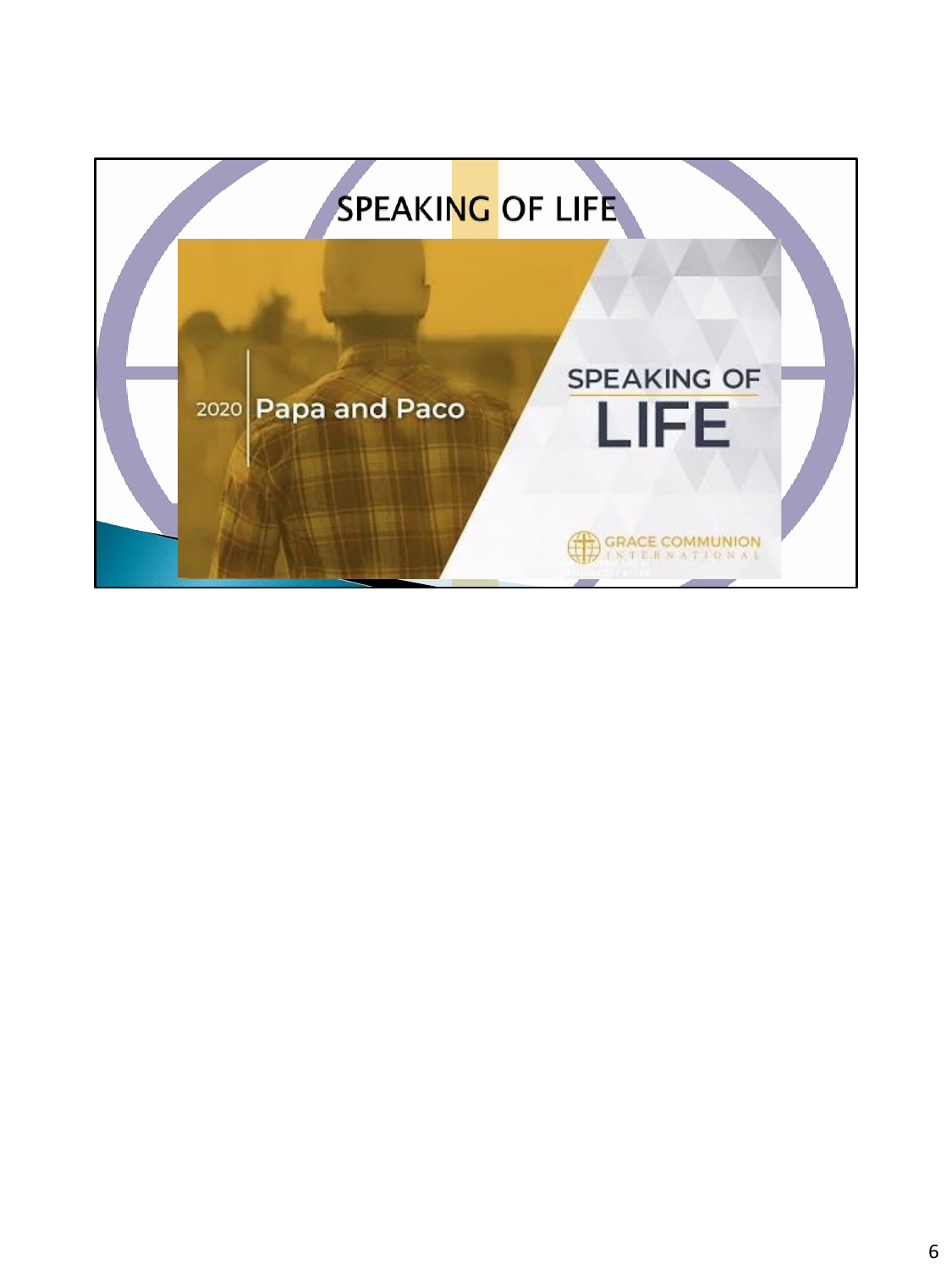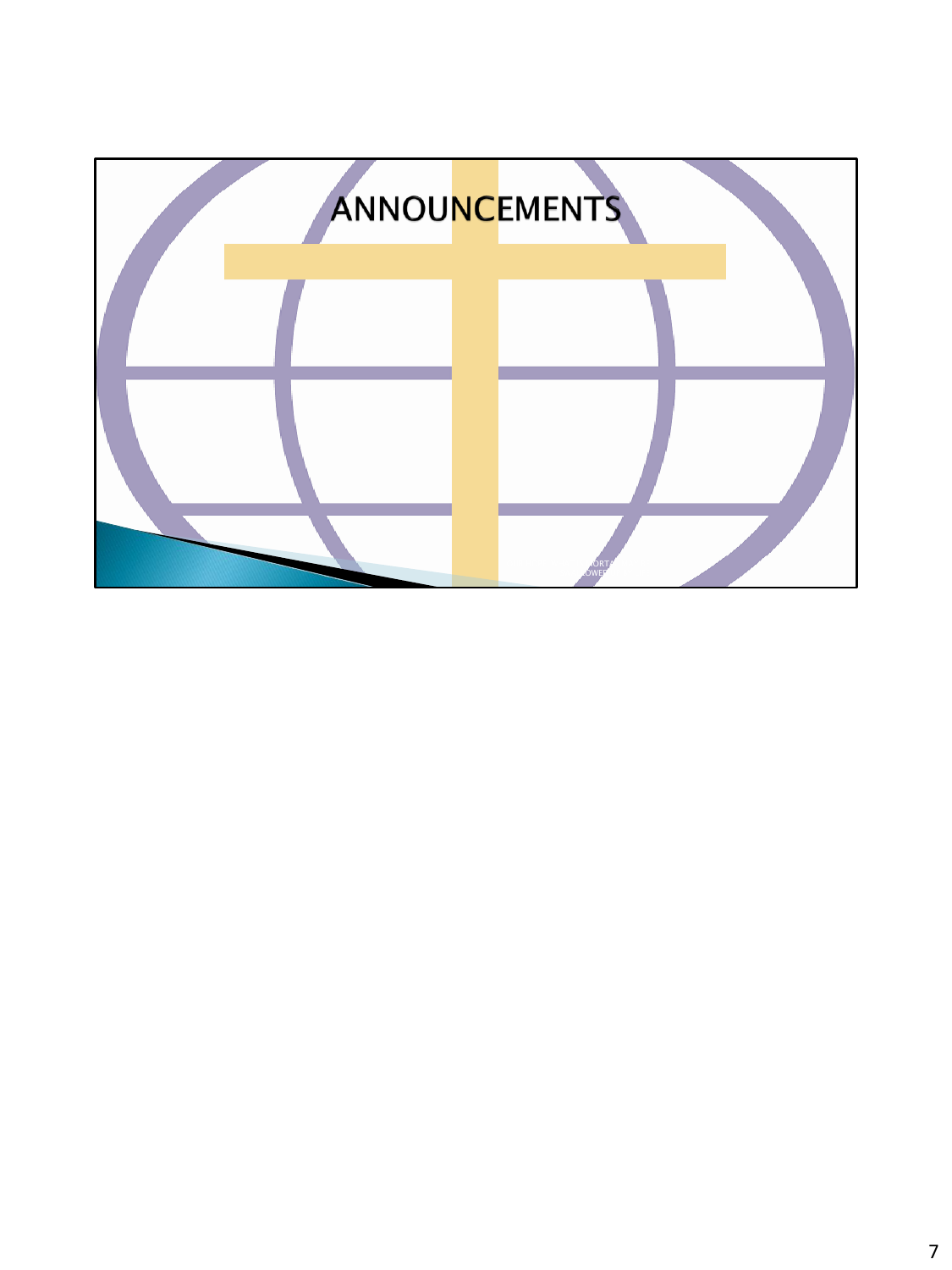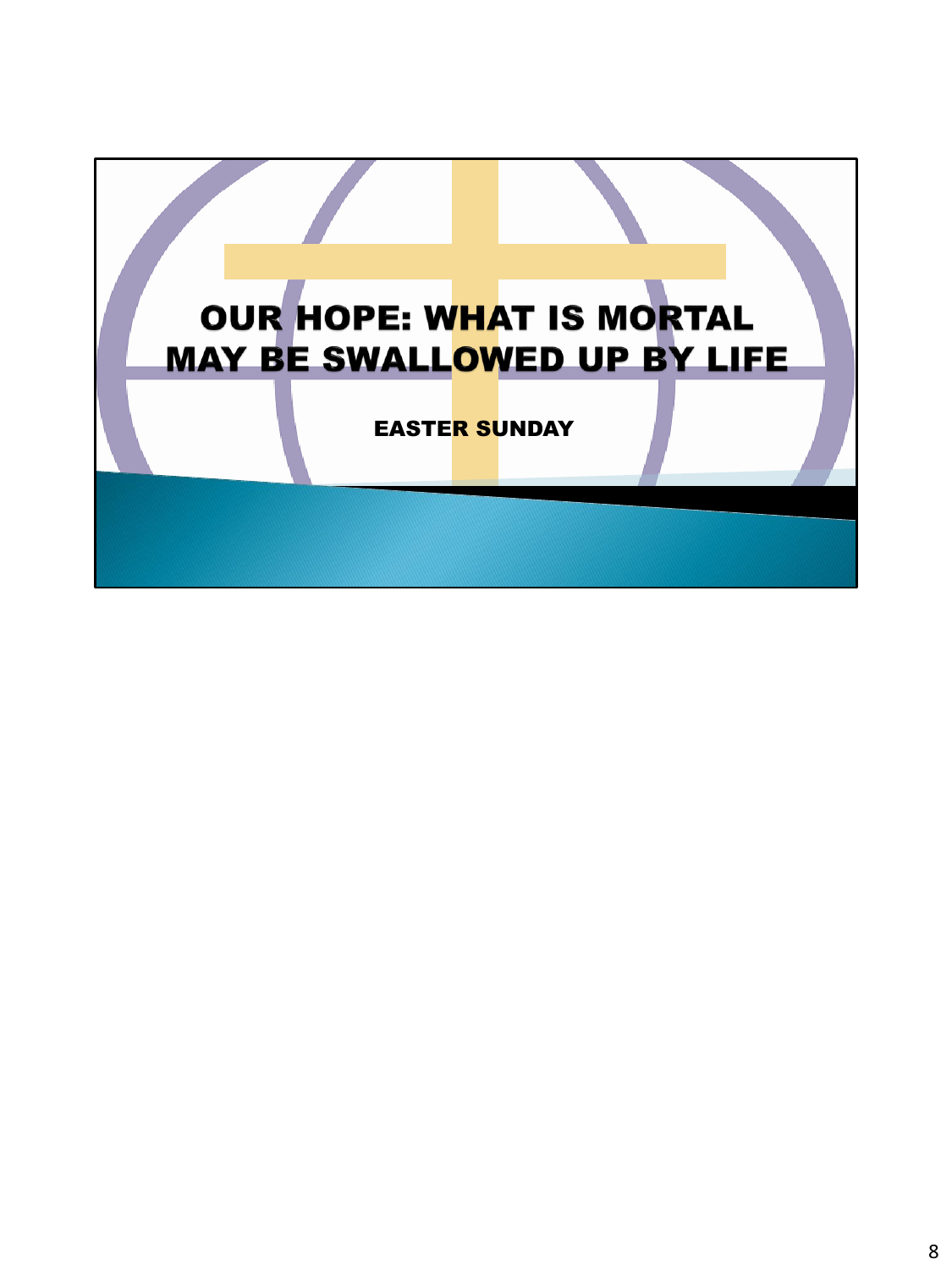

Jesus willingly suffered at the cross for us to restore our relationship with God the Father as he, Jesus, became incarnate in our sinful flesh. Jesus is God who broke into our world and lived his life perfectly in a sinful flesh similar to the one each one of us has.

He died brutally as a young man, in the prime of his age, at the hands of sinful humanity.

Reading about the death of Jesus in the Bible would be all the more tragic if we did not know the outcome.

Last week, during the sermon, I asked you to imagine or picture in your mind being present as one of the members of the crowd witnessing and I should add "participating in his crucifixion and contributing to his death on the cross".

At the end of the sermon, we briefly discussed and thought about the fact that when Jesus died on the cross, we died with Jesus. I died, you died with Jesus.

During today's service, although you know what the outcome of the story is, I would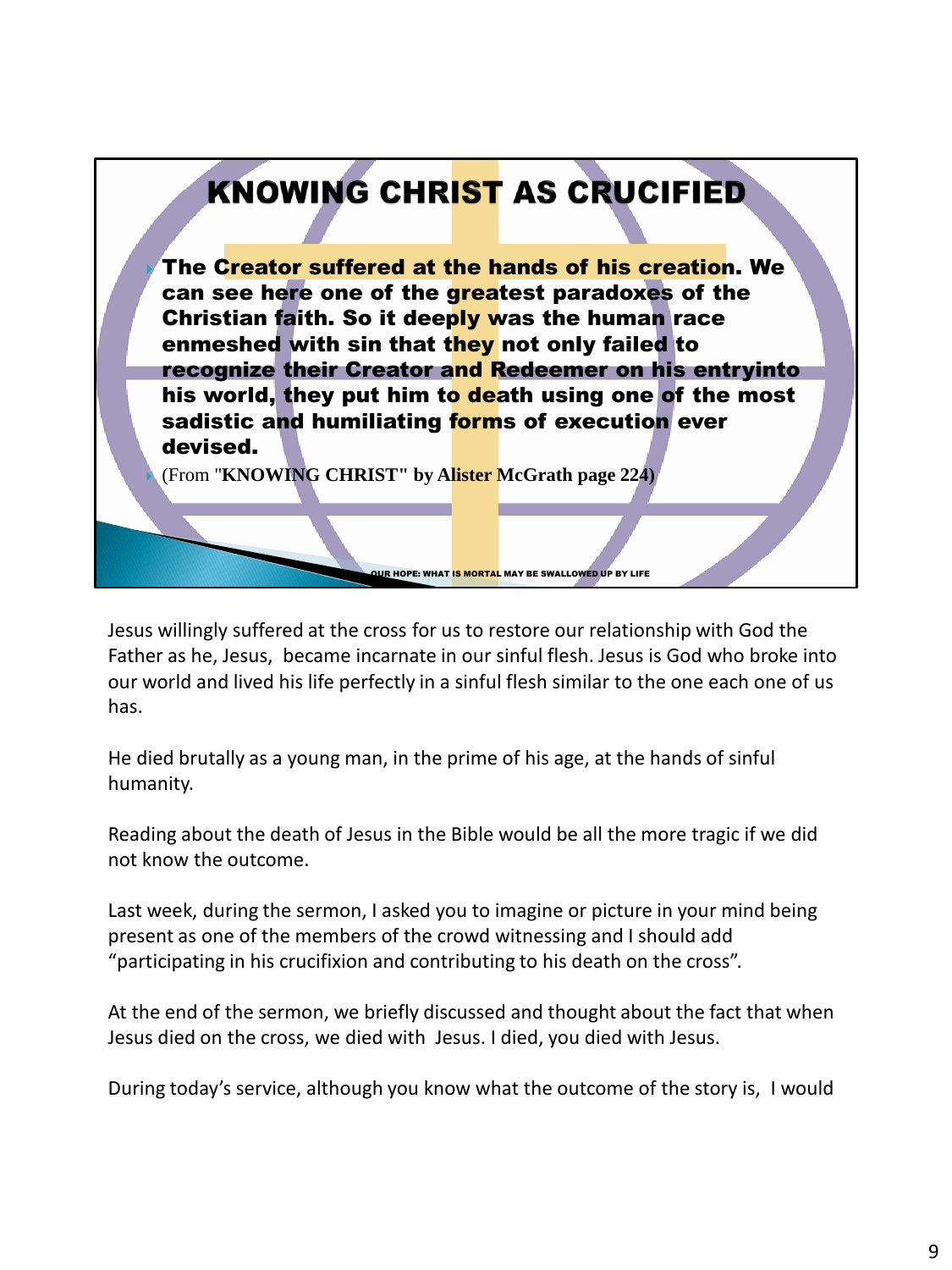ask all of us to put ourselves in the shoes of Peter, Mary Magdalene and of the apostle whom Jesus loved. We are not given his name.

Those finding the empty tomb, as we read, did not understand Scripture and obviously had not fully grasped the fact that Jesus would die for them and be resurrected.

They came to the tomb expecting to see the dead remains of Jesus.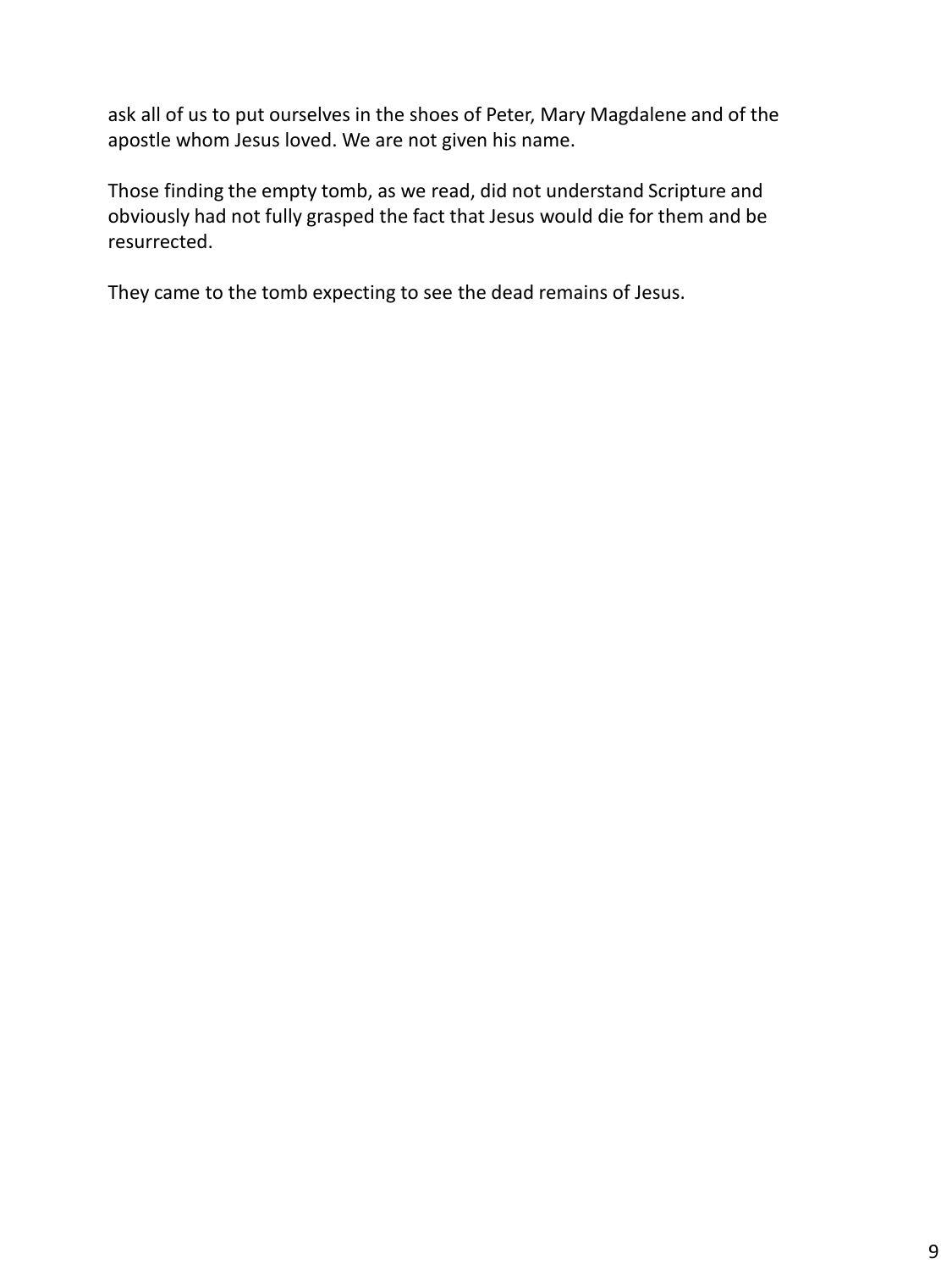## **Scripture reading** John 20: 1-18 (ESV)

"1 **T** Now on the first day of the week Mary Magdalene came to the tomb early, while it was still dark, and saw that the stone had been taken away from the tomb.

▸ 2 So she ran and went to Simon Peter and the other disciple, the one whom **Jesu**s loved, and said to them, "They have taken the Lord out of the tomb, and we do not know where they have laid him."

OPE: WHAT IS MO<mark>RTAL MAY</mark> BE SWALLOWED UP BY LIFE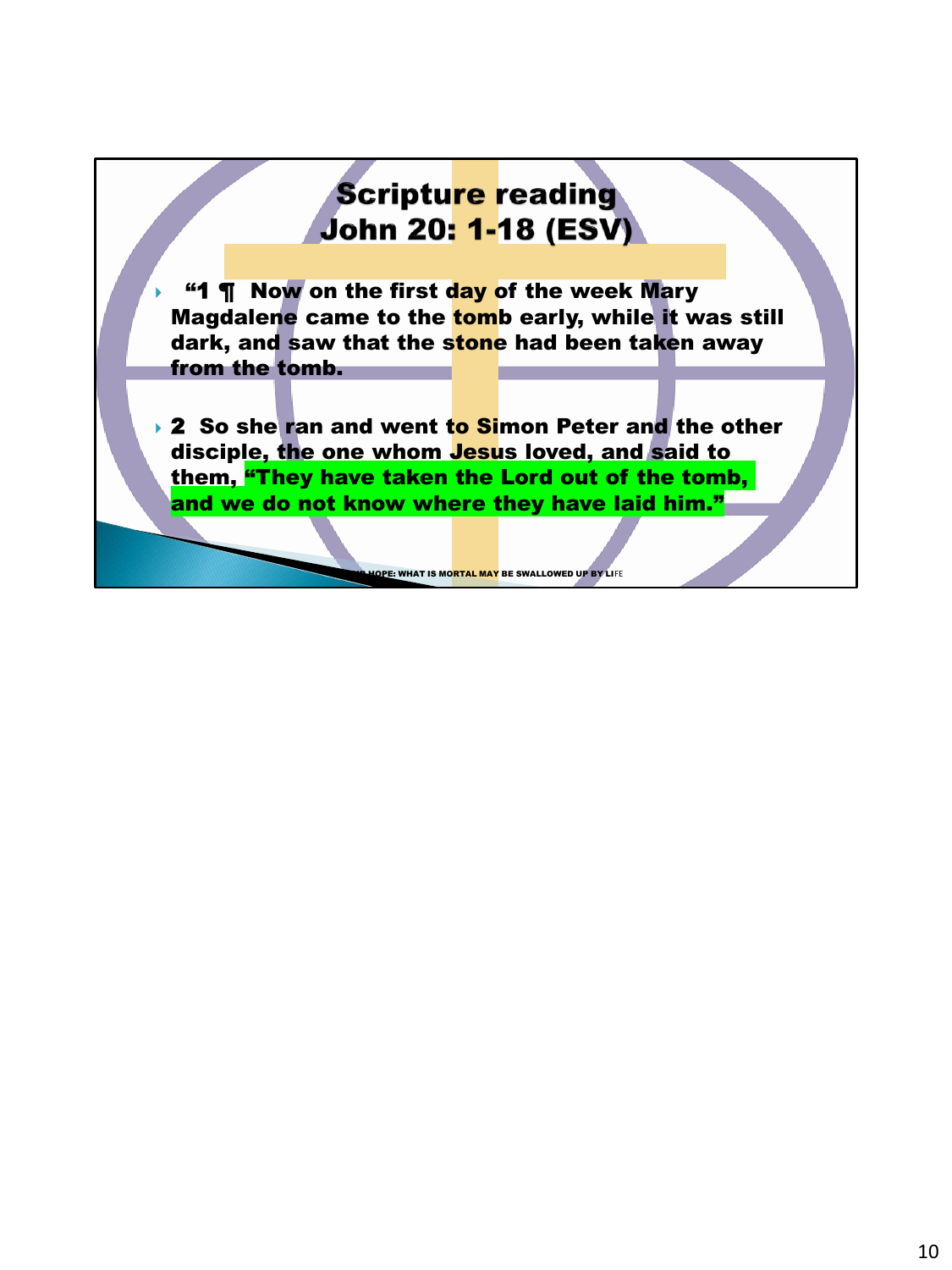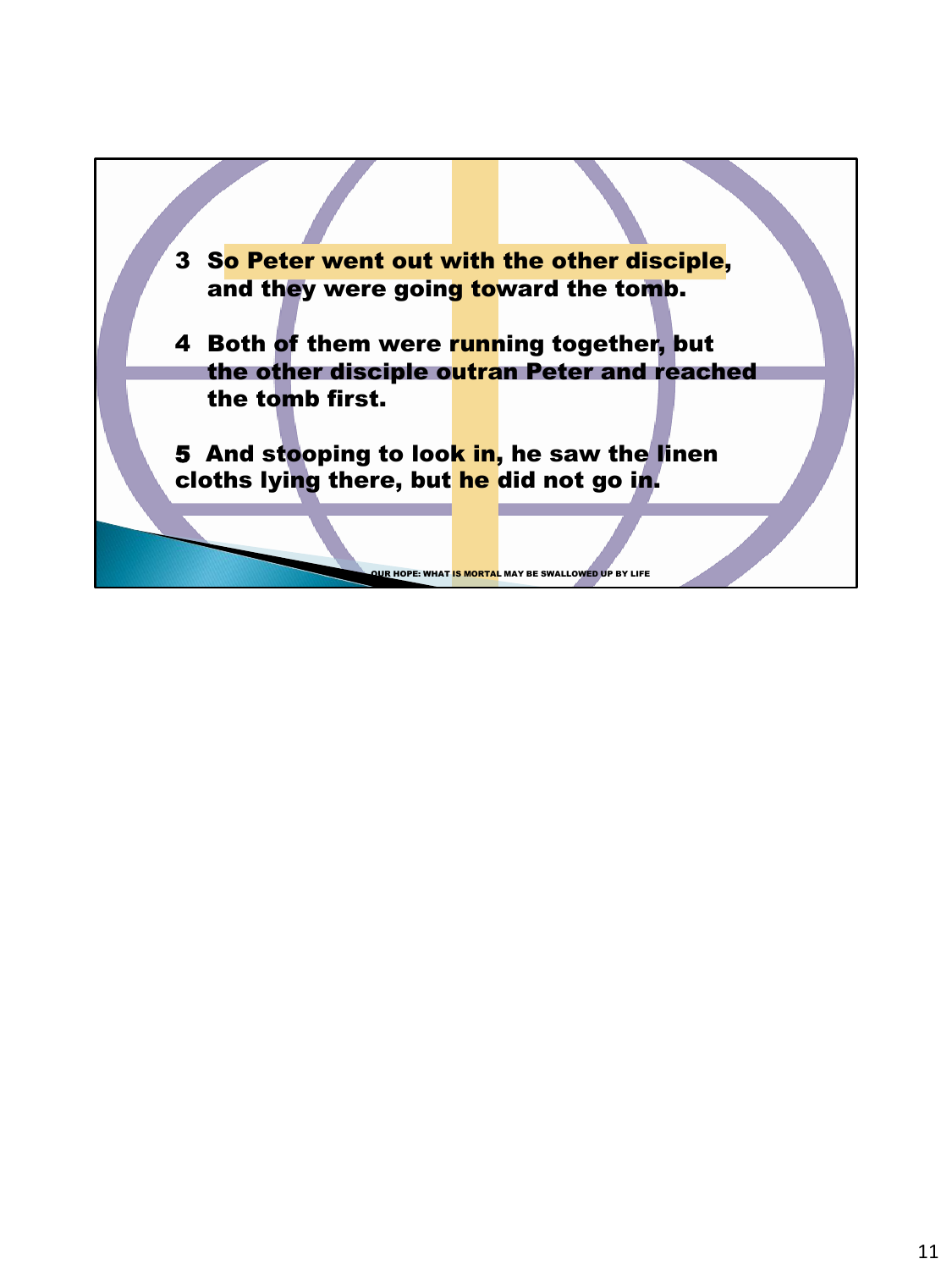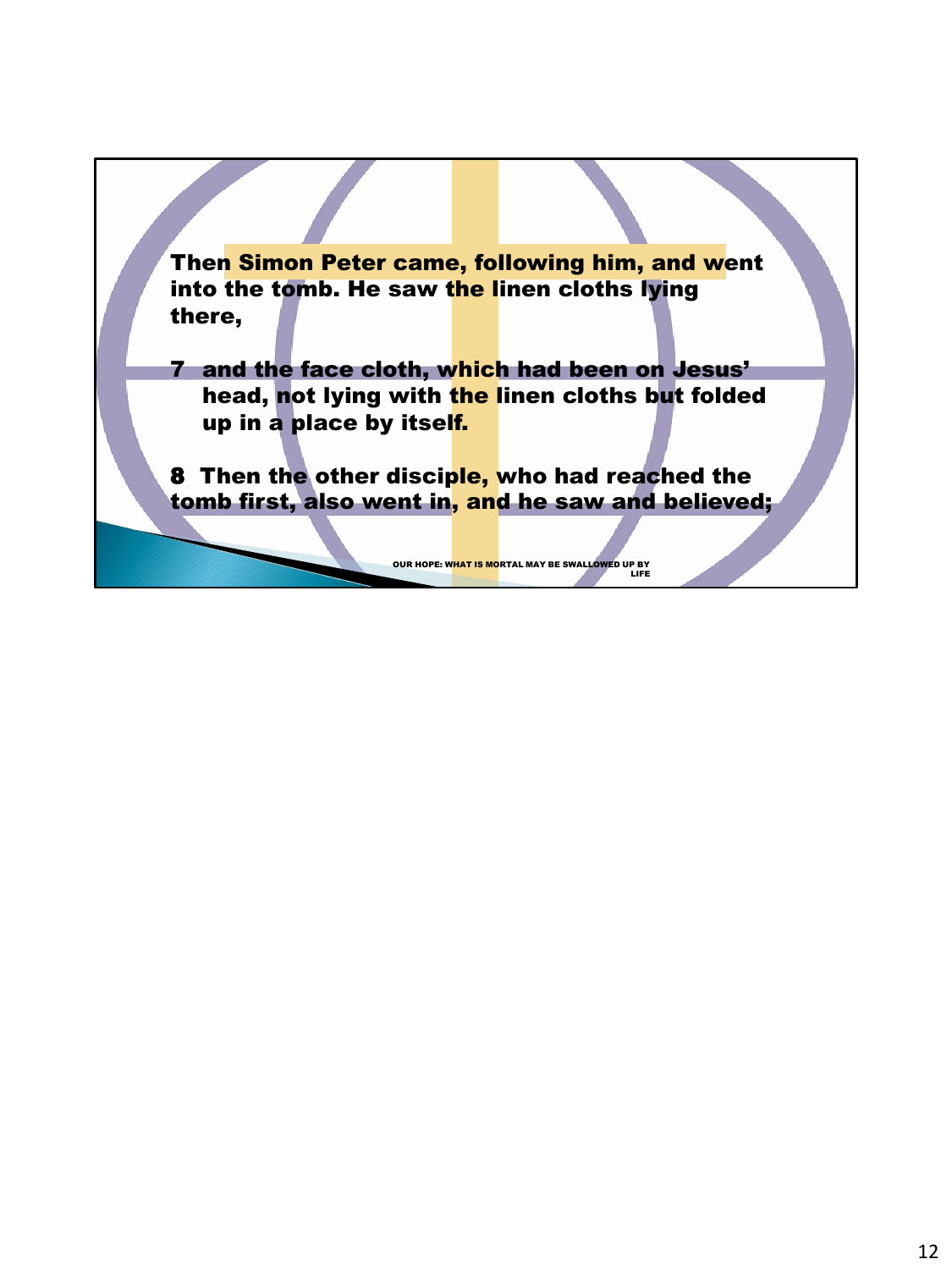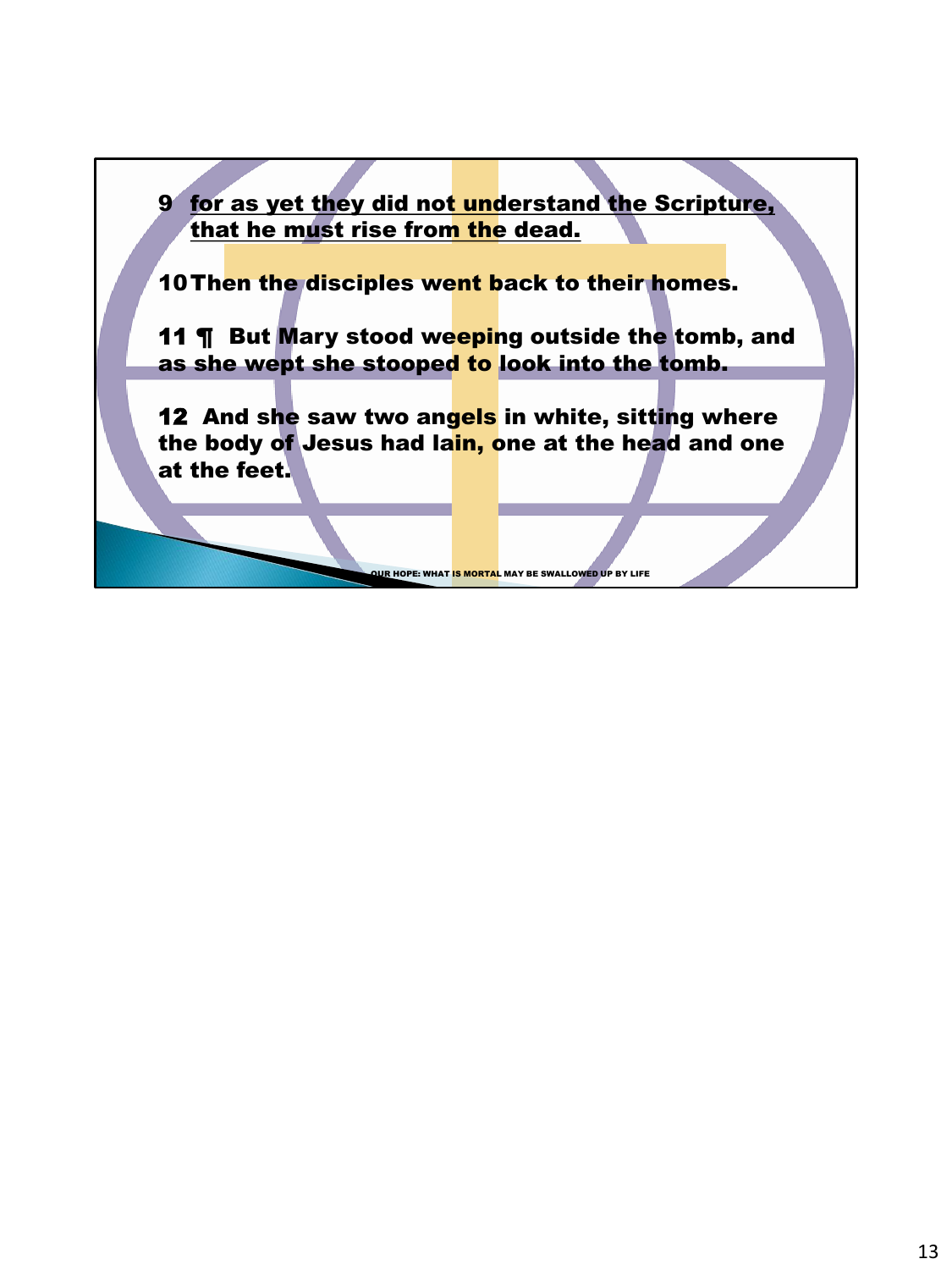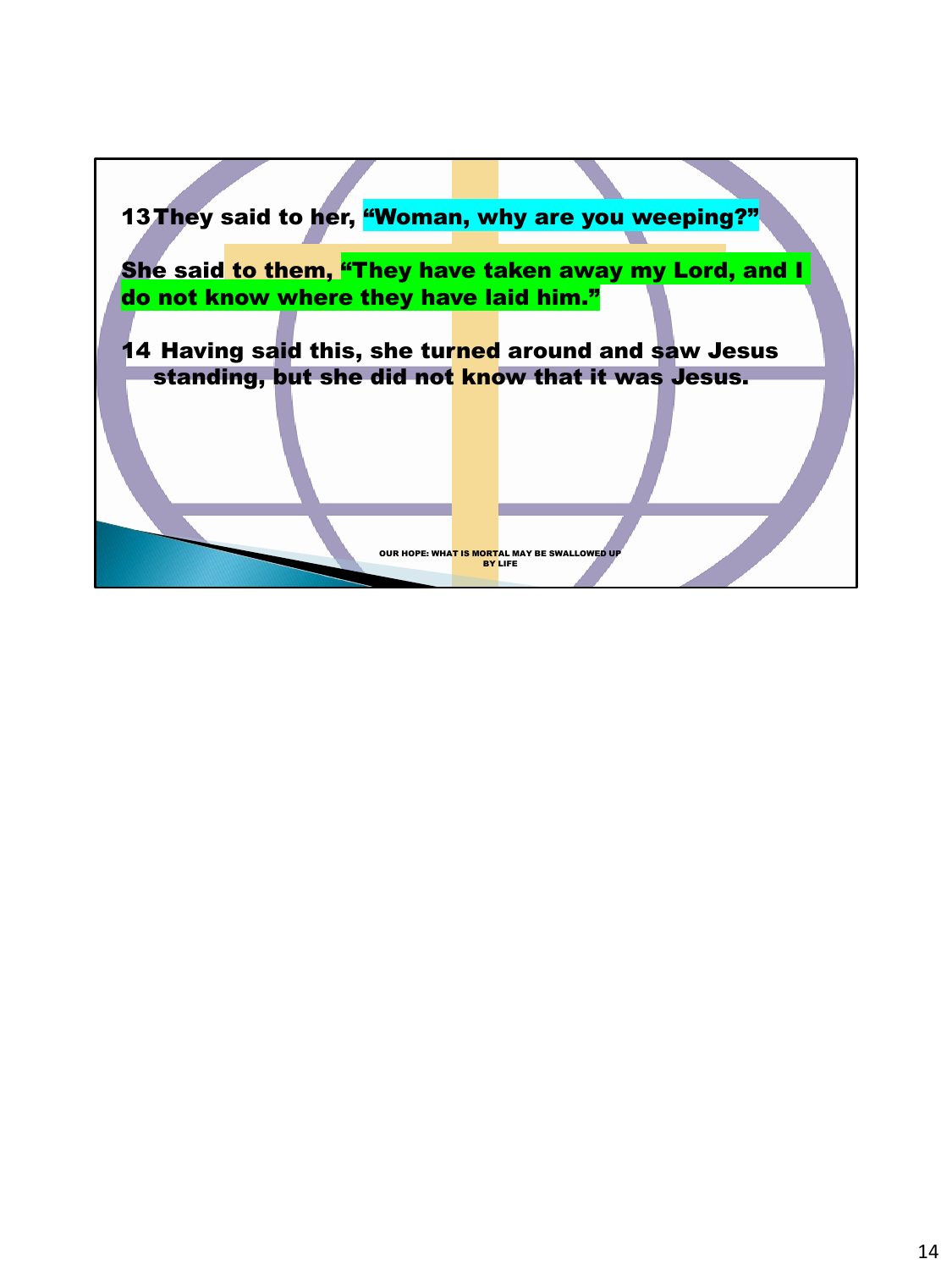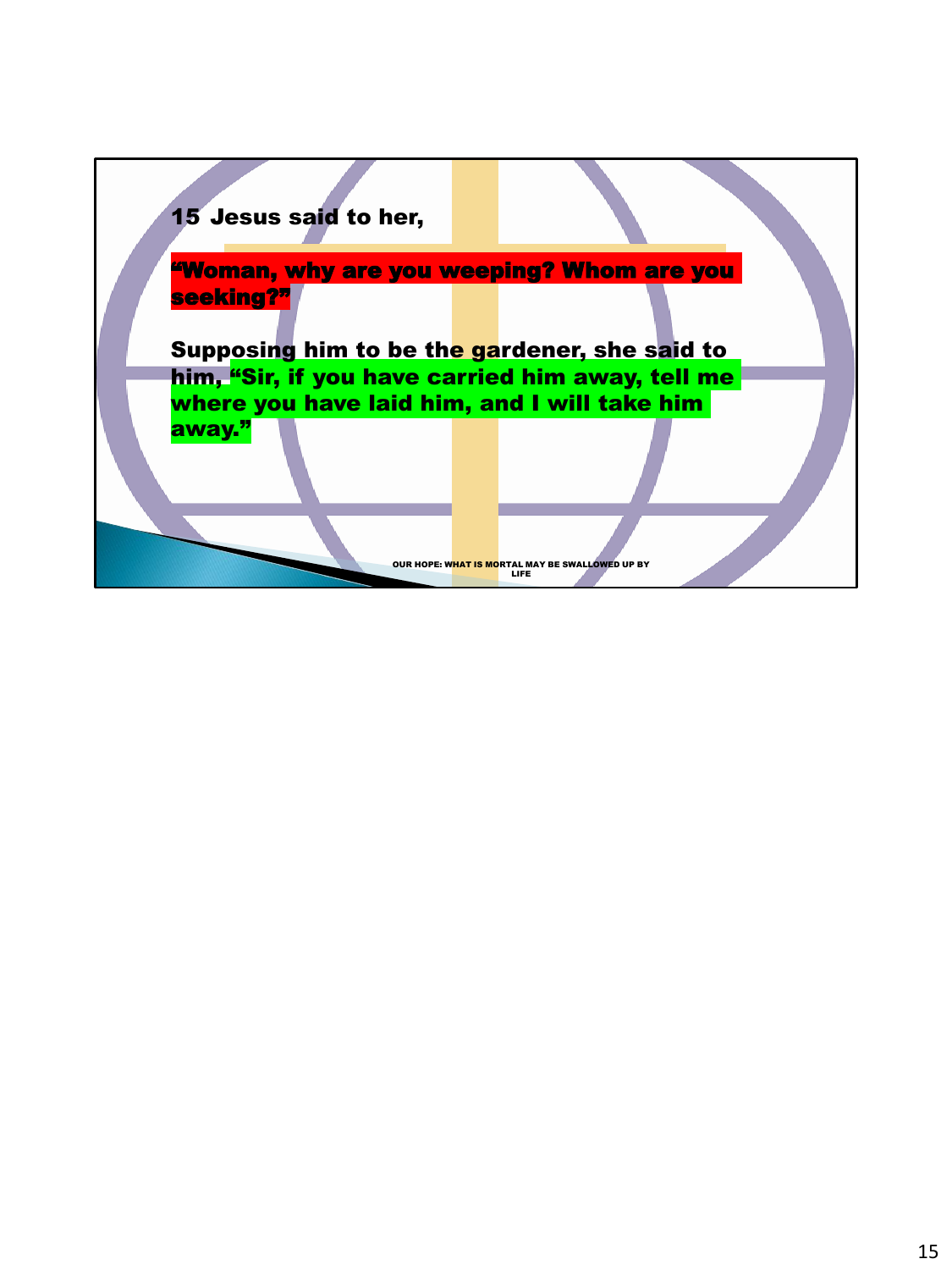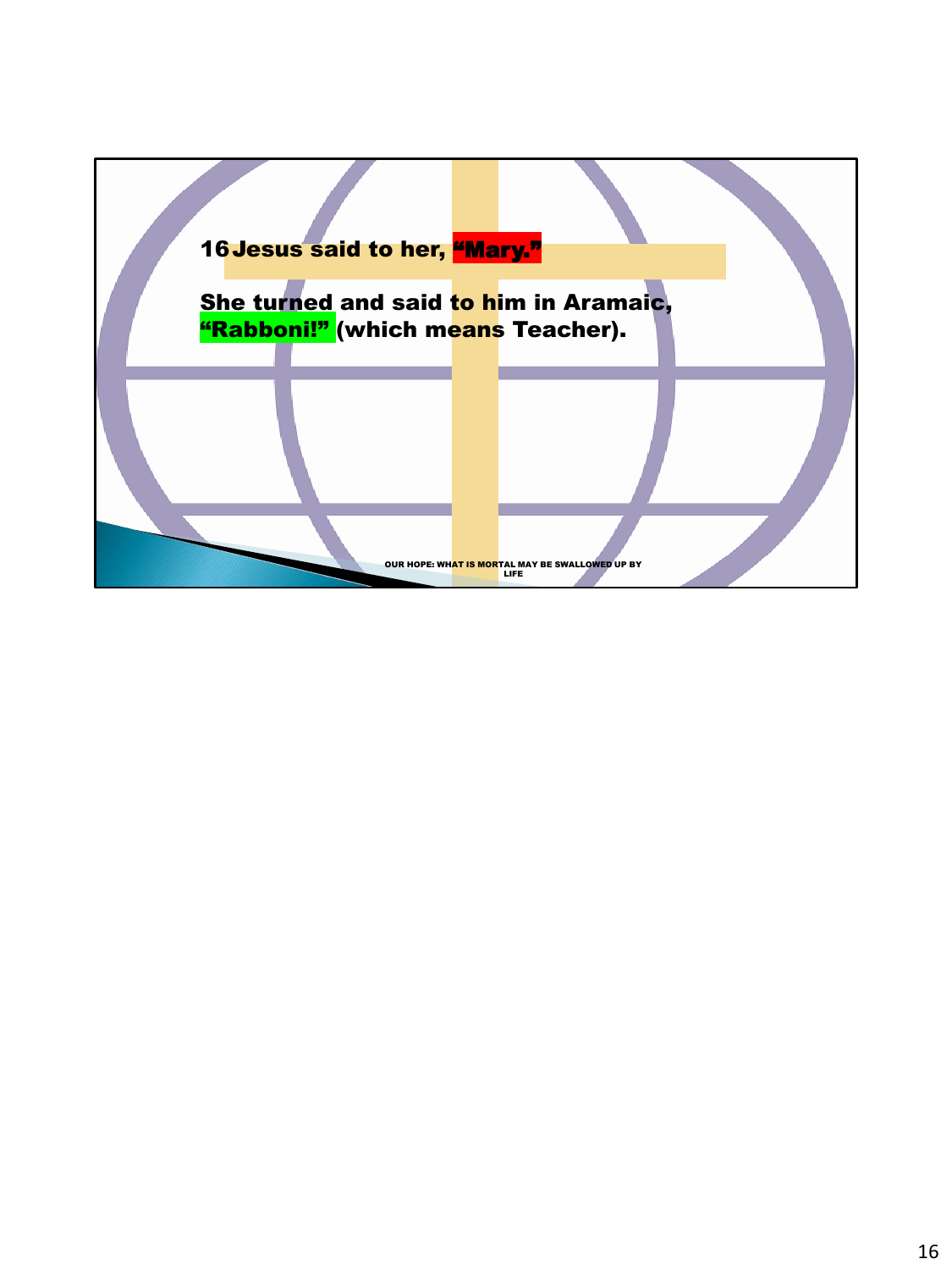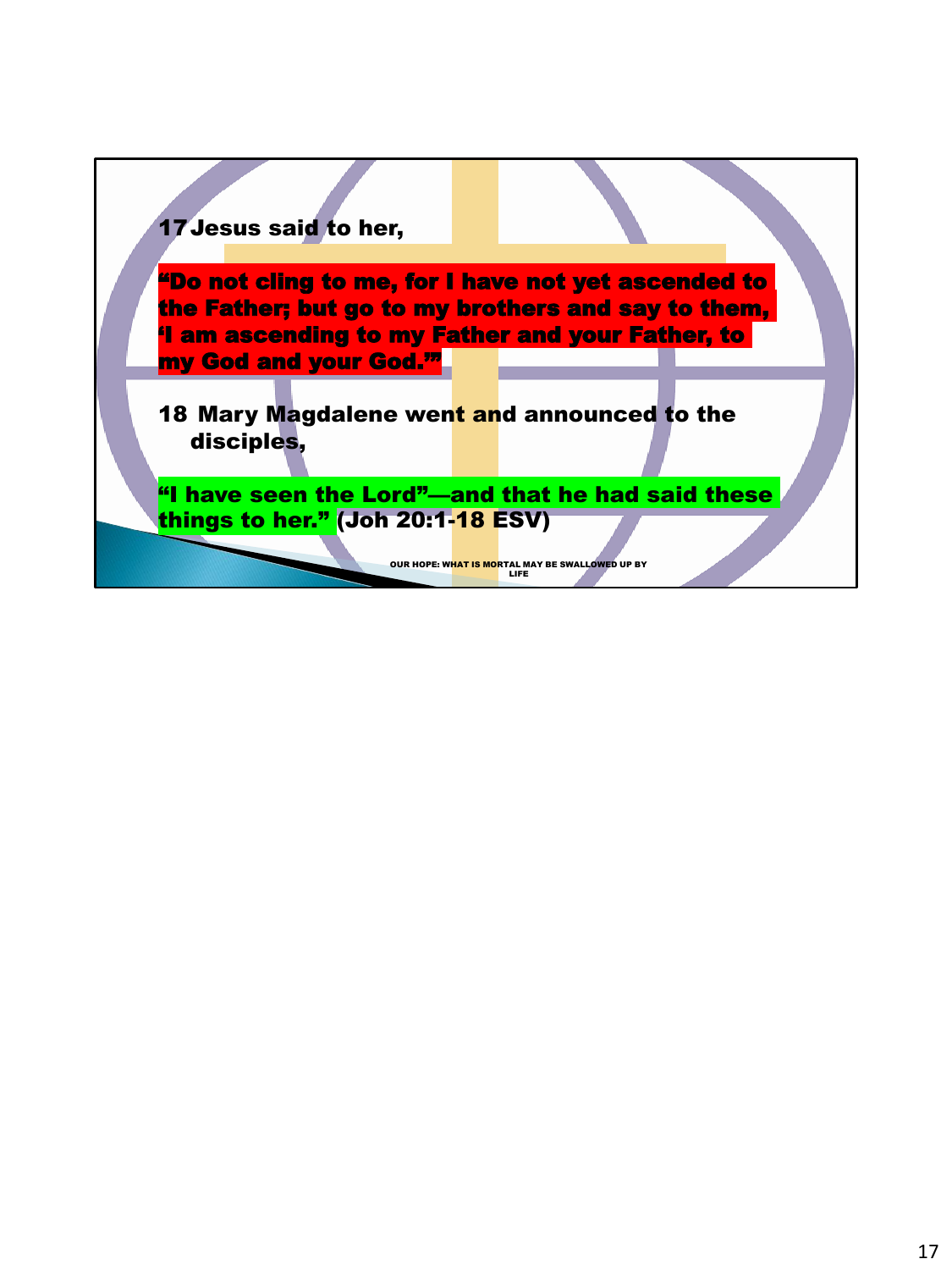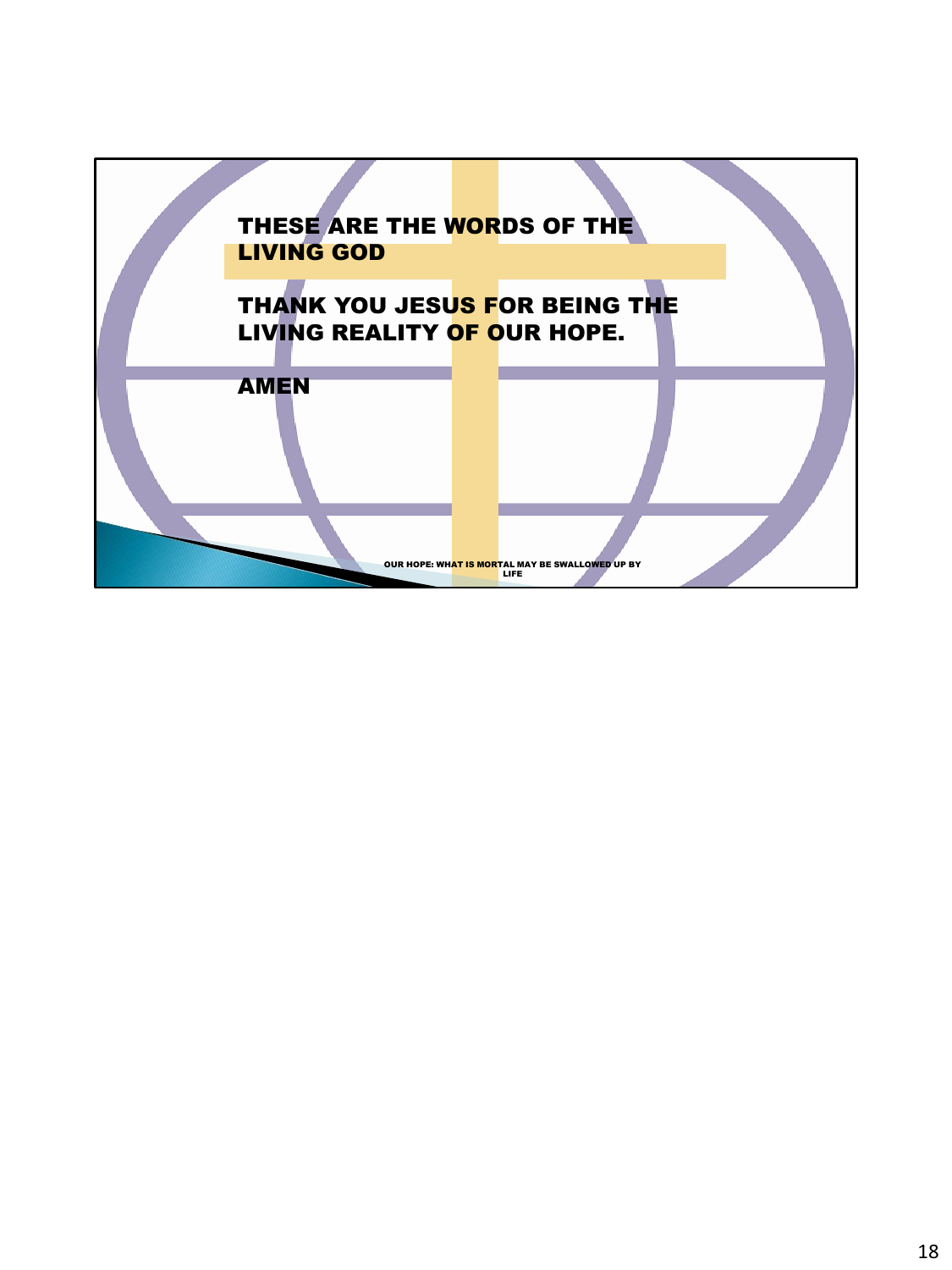

Because we live after the death, the resurrection and the ascension of Jesus, we know the surprise these first disciples experienced in the knowledge of what happened after his burial in a borrowed tomb.

Today, we know and believe that he was resurrected from the dead.

Sometimes, we can become so familiar with the biblical events talking about these extraordinary events that it becomes dull by familiarity.

That is why it is important to think about what those finding the empty tomb must have thought and experienced.

They had experienced the powerful ministry of Jesus for 3 1/2 years.

- They had seen him change water into wine.
- They had seen him feeding crowds of more than 5000 people with just a few loaves of bread and a few fish. Many had come to admire Jesus. He was a hero to them. So much so, that the general populace of Judea wanted to make him king.

He was the source of great consternation and trepidation for the religious leaders for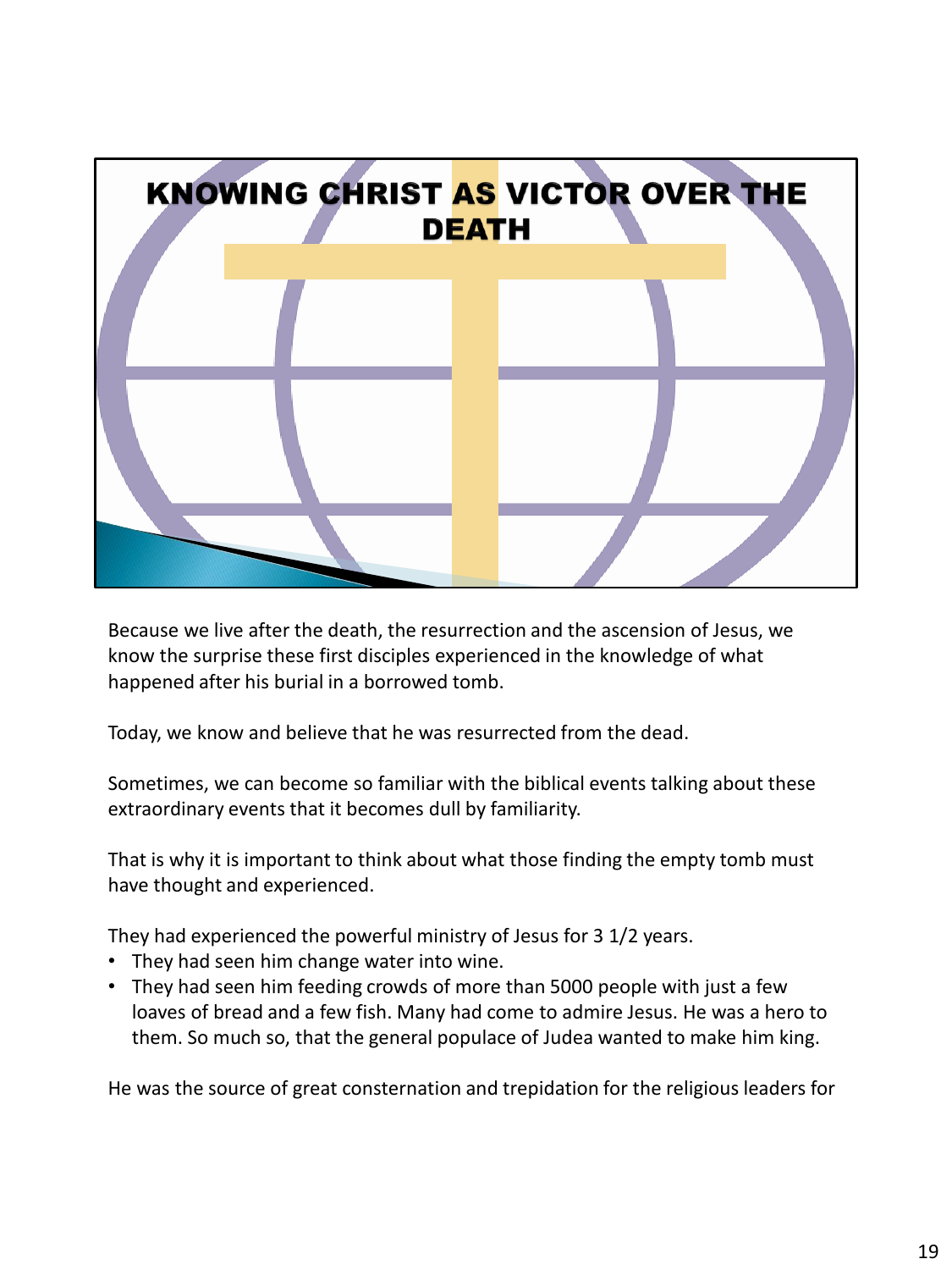fear that people would leave them and turn to Jesus. They were so threatened that they contrived a plan to put him to death. And put him to death they did, manipulating those very people who wanted to make Jesus the King to chose instead a notorious criminal to be freed instead of Jesus.

Those religious leaders were also blind. In Acts 3:17-18, after the healing of the lame beggar, the apostle Peter says the following, "**17 'And now, brothers, I know that you acted in ignorance, as did also your rulers. 18 But what God foretold by the mouth of all the prophets that his Christ would suffer, he thus fulfilled.' (Ac 3:17-18 ESV)**

• They had seen the raising of Lazarus after four days of being in a grave. His physical body was decomposing but yet Jesus, being the resurrection and the life, called him out of the tomb.

When they saw the empty tomb, it did not enter their minds that Jesus had been resurrected. Mary Magdalene thought that Jesus' body had been taken away.

The only one who believed at that time was the disciple whom Jesus loved. **He saw the strips of linen lying there, as well as the cloth that had been wrapped around Jesus' head. The cloth was still lying in its place, separate from the linen**. The Bible tells us that he (the beloved disciple) saw and believed (verse 8).

This shows us that it takes a supernatural intervention and the opening of our minds for us to believe in the love of the triune God and the bodily resurrection of Jesus.

Who is this Mary Magdalene?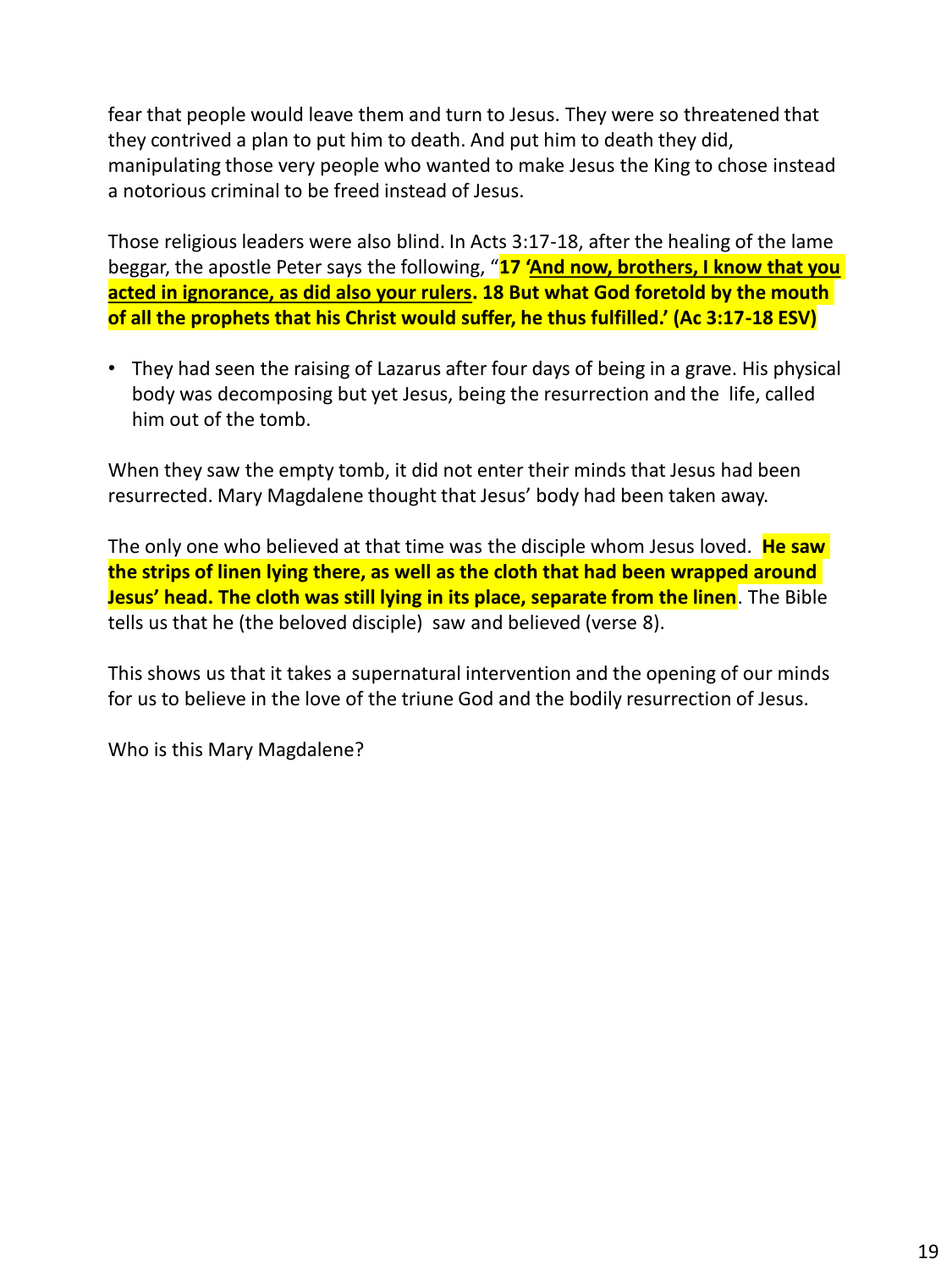

Mary Magdalene realize that Jesus was really risen from the dead when he appeared to her and called her by name!

We can only imagine the surprise, the joy, the mixed thoughts and emotions she must have felt. She was convinced that Jesus was indeed resurrected. She was the witness bearer to the other disciples of Jesus.

It is interesting that the risen Jesus chose a woman to bring the message of his resurrection when the Judean society regarded women as less intelligent than men. Their view of women was completely distorted.

Jesus validated women's importance during his ministry and again at his resurrection.

How can we learn from the experiences of these witnesses in our lives today living as post-resurrection disciples.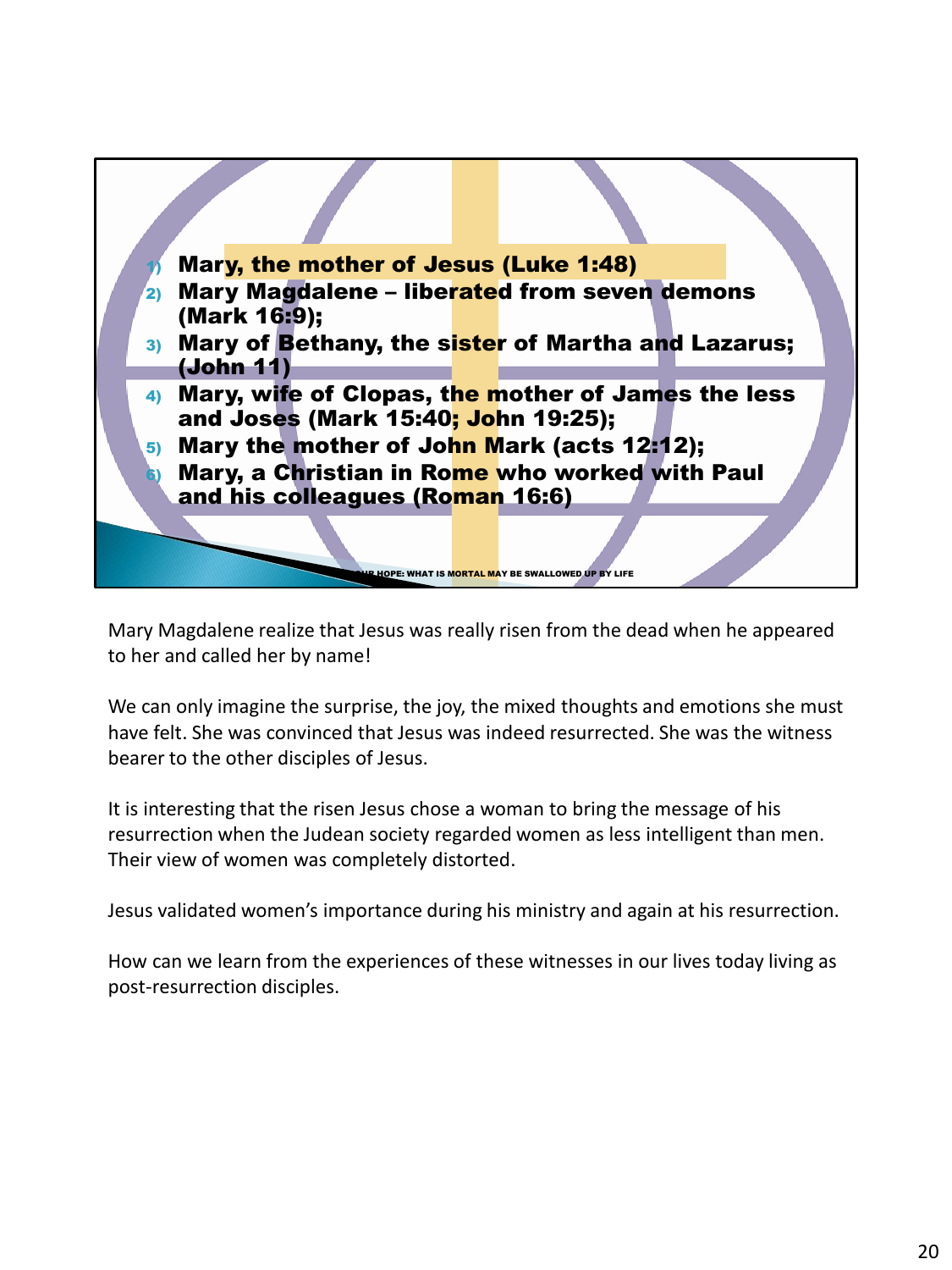## **LIVING AS POST RESURRECTION DISCIPLES**

"God ssemed to be absent, and all seemed to be lost. They were in utter despair. In each case, the reaction was entirely understandable from a human point of view. If I had been there, I would have done the same. It is so easy to judge those disciples as if we would have behaved better or known better. Yet the harsh reality is that we would have done the same.

OUR HOPE: W<mark>HAT IS MO</mark>RTAL MAY BE SWALLOWED UP BY<br>LIFE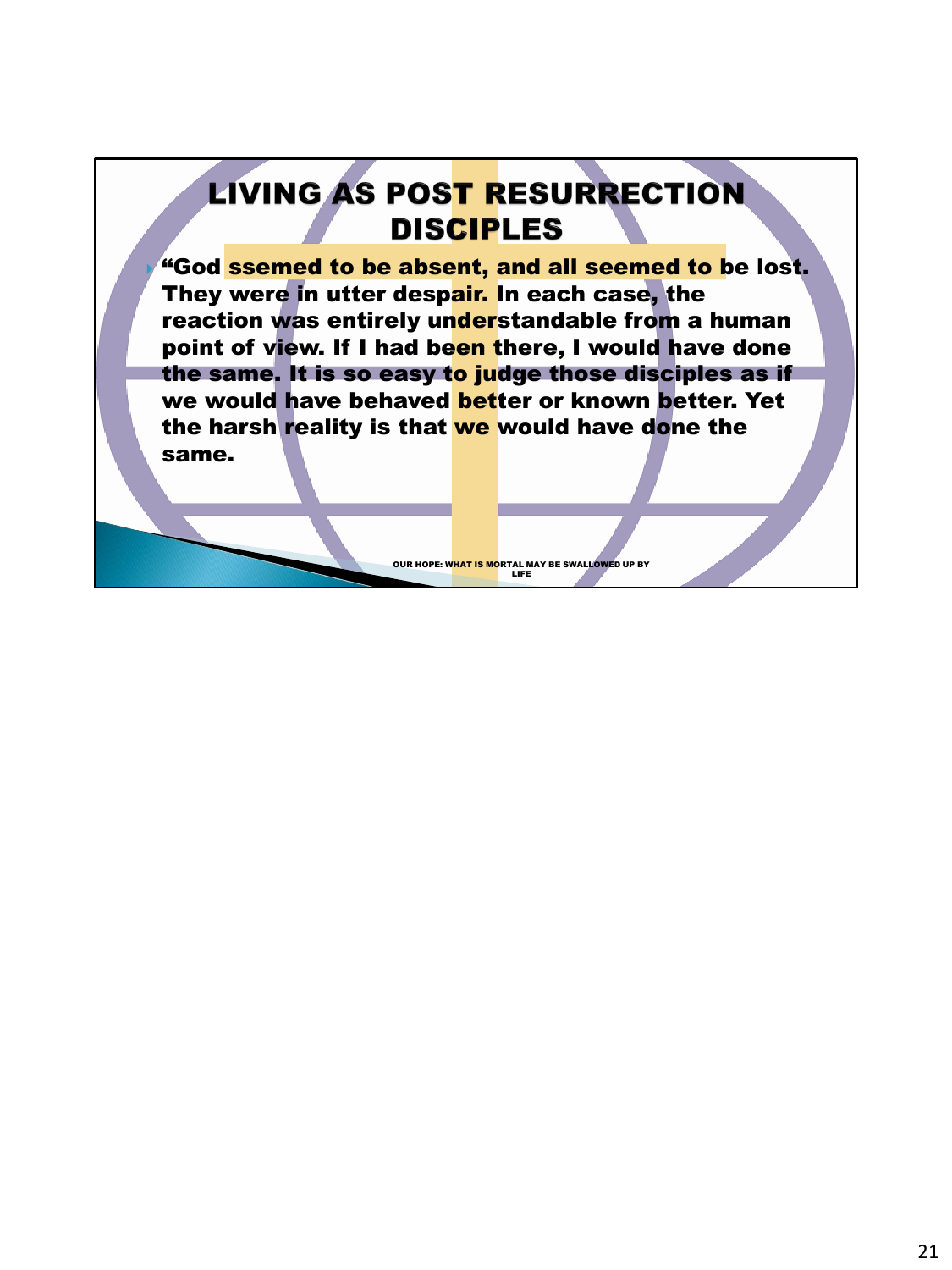

We live in very uncertain times. With the Covid-19, we live in a period that this world has never experienced. Numerous nations around the globe have shut down their economy to a level never seen before. Many countries have closed their borders.

As of yesterday, from what we know, over 100,000 people had died from this killing virus. So many are grieving the lost of loved ones.

Millions of people are out of work. Domestic violence is increasing in many places. Some health systems are taxed beyond their limits. The list of suffering goes on.

We can ask where is God in all of this?

The resurrection of Jesus reassures us that even if the world is collapsing around us, God is still at work even if we are unable to see his presence with our naked eyes.

We can trust in Jesus when it appears, physically speaking, to be going completely absent. He is not. He is very much alive!

This is true nationwide and also true in our individual lives. Jesus is never absent.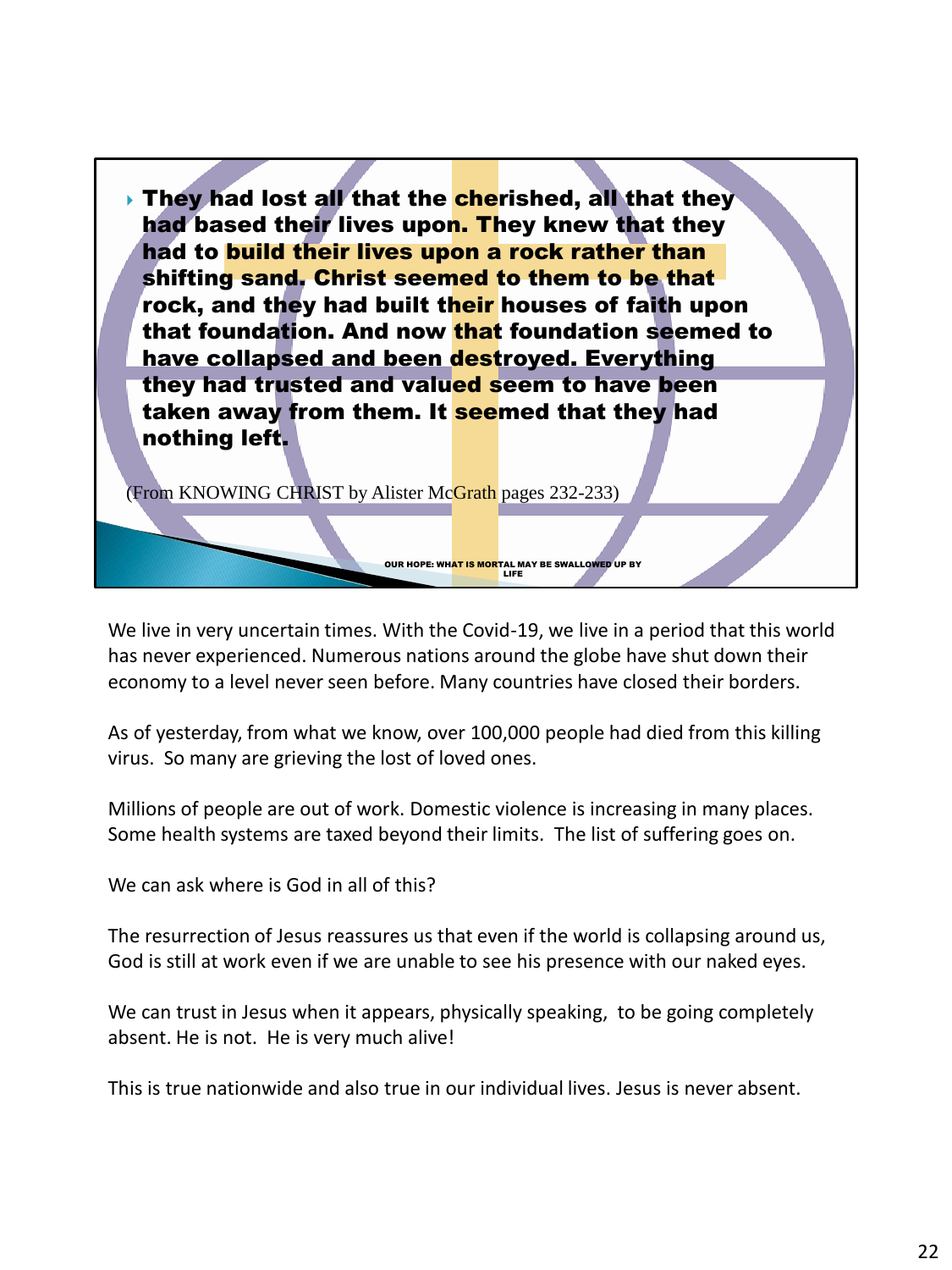Jesus has conquered sin and death through his crucifixion and resurrection, yet we still see the terrible effects of sinfulness all around us. It causes so much suffering.

During these times, we must hold on to the promises that God will never leave us nor forsake us in whatever situation we may be.

One of my friends who lives with cancer and his wife who has serious health problems wrote in an email that he was walking in the valley of the shadow of death, as we can read in Psalm 23.

Yet walking in the valley of the shadow of death he said words to the effect that he could see God's wonderful hands accompanying them.

There are times in our lives where we can feel despair and alone. We may feel or think that there is no helper, but there is.

It's easy to trust in Christ when things are going good and well. We must not forget that God is completely reliable and present when we journey in difficult times. God the Father and Jesus never leave us. The Comforter, the Holy Spirit, is always with us and in us.

We are not forget what Dr. Luke wrote in the book of Acts.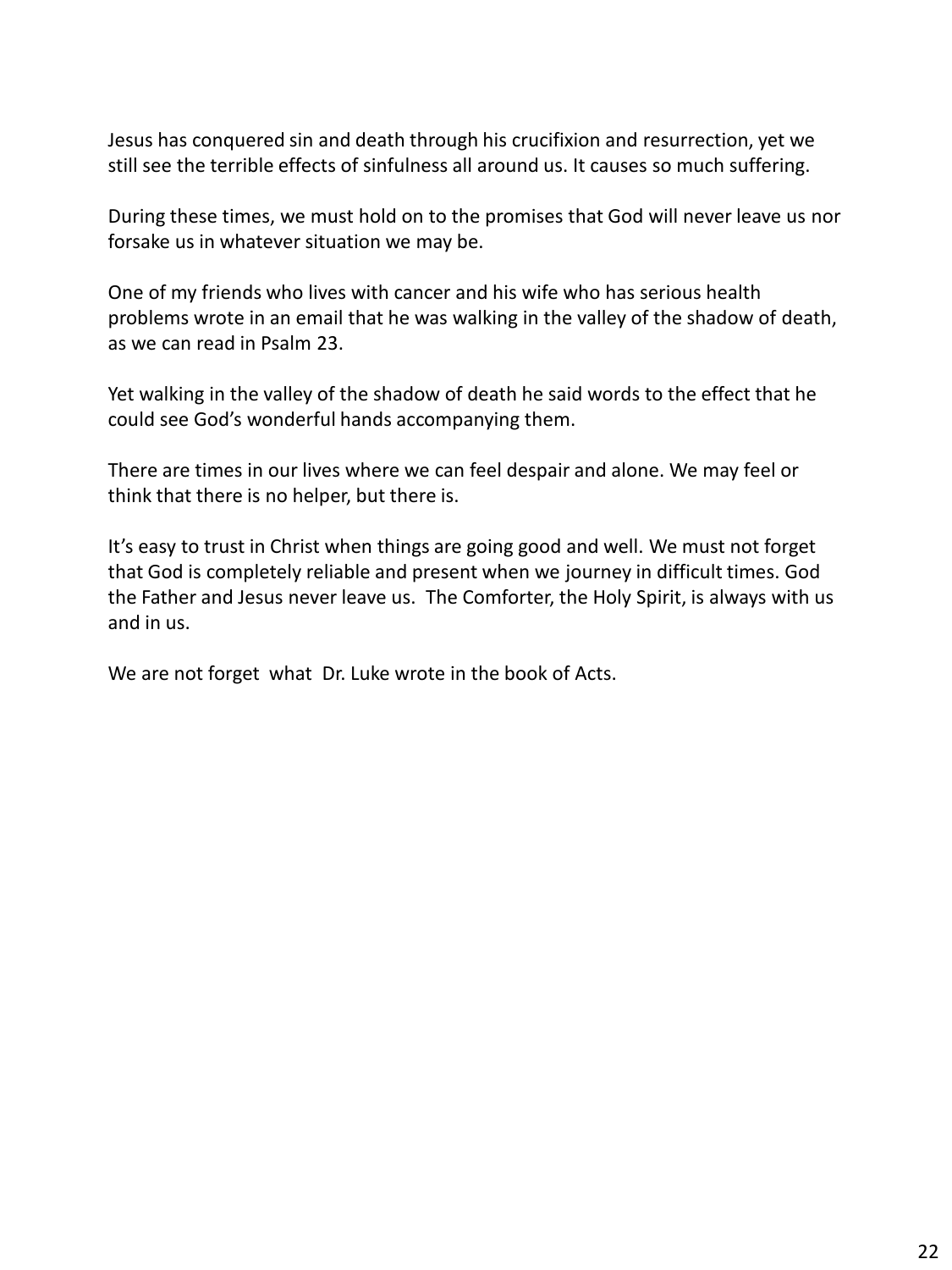

We simply do not know what lies ahead of us. We can be sure that we can trust in Christ, the solid rock.

Jesus, God with us, has shown us through his death and resurrection that he is completely reliable and trustworthy.

Although so many do not believe in the reality of the living Christ, we know that he lives because we have a personal relationship with him. God's Holy Spirit testifies to our spirit that we are children of God.

It is not only about knowing that Christ is the anchor of our soul. It is experiencing that he is so.

(Next slide)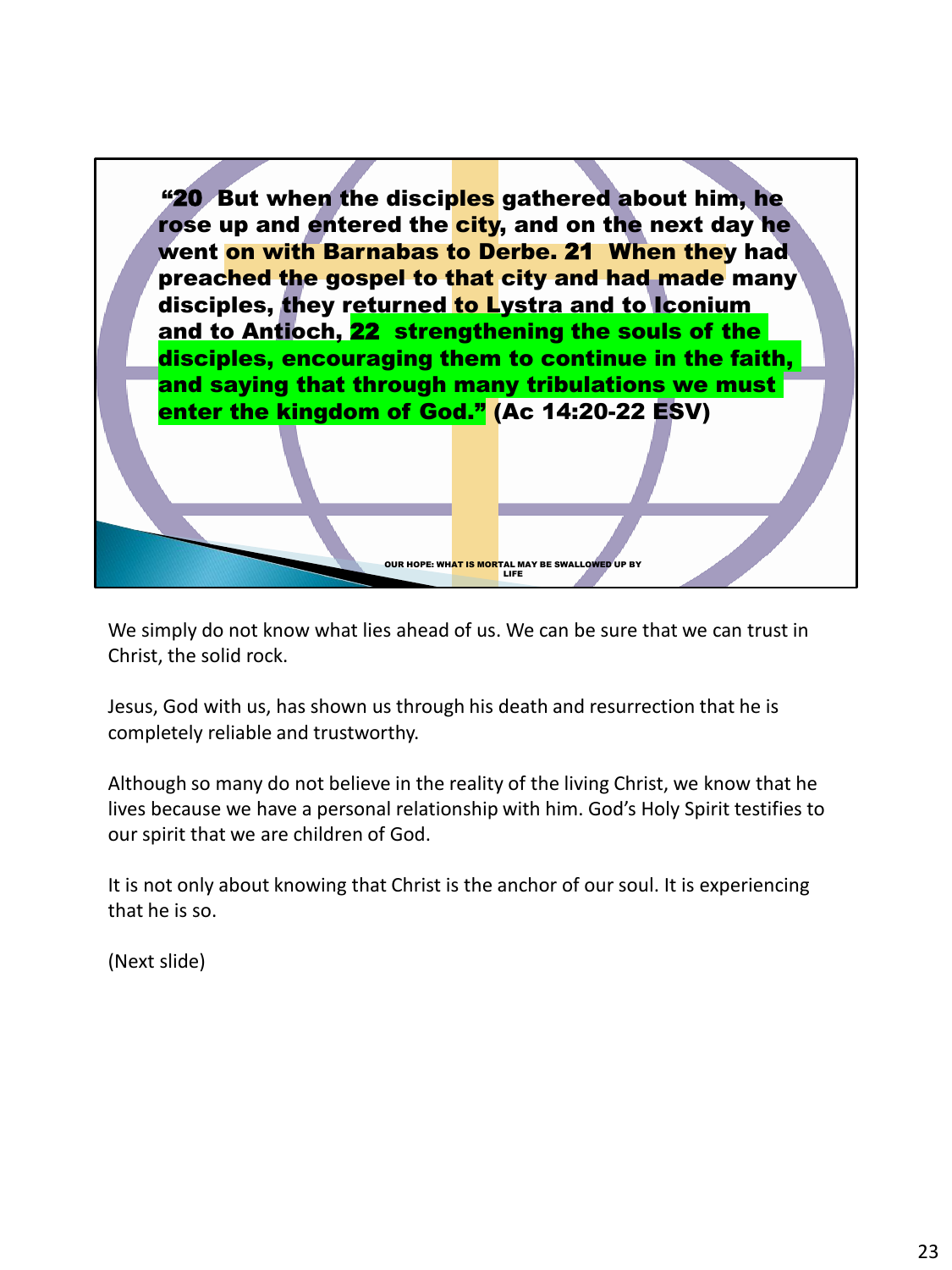

We live in between the times. Living between the times of Christ death, resurrection and ascension to heaven and between the time of his return.

We can find reassurance in the fact that all prophecies written about Jesus became true. They all became reality in Christ.

Because we know God loves us so much that he gave his only begotten Son and he loves the world, we can be assured of a glorious future with him for all eternity as coheir with Christ, as we stay faithful to him because he is always faithful to us.

There is so much to say but we must end here .

The world continues to suffer. The whole of nature continues to groan awaiting the manifestation of the sons of God. Living in these in-between times is not always easy but we can live in these times with reassurance in the fidelity of God the Father towards us in Jesus Christ.

The following is such an encouraging reminder .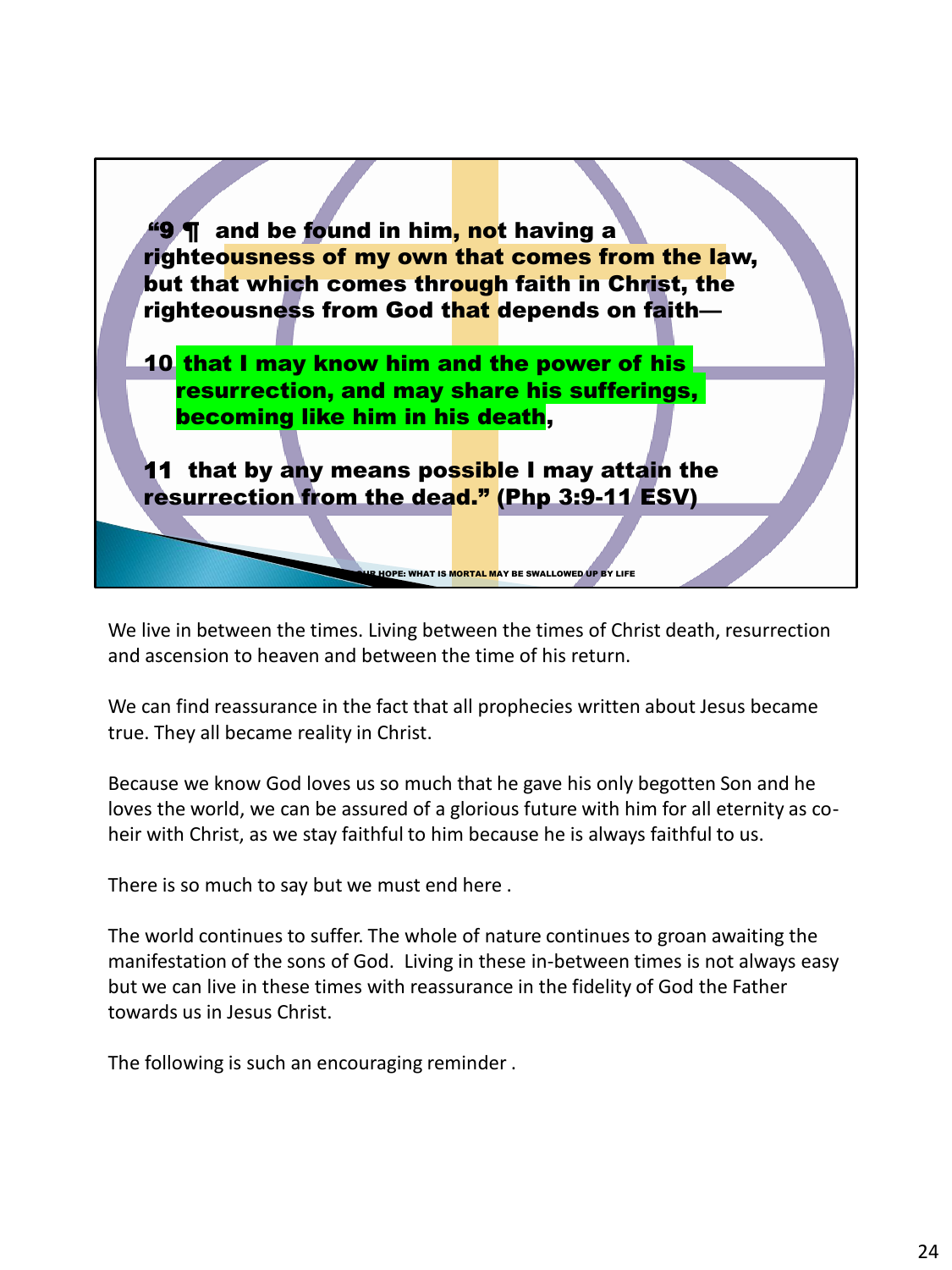

Let us thank God that in Christ we are swallowed up by life!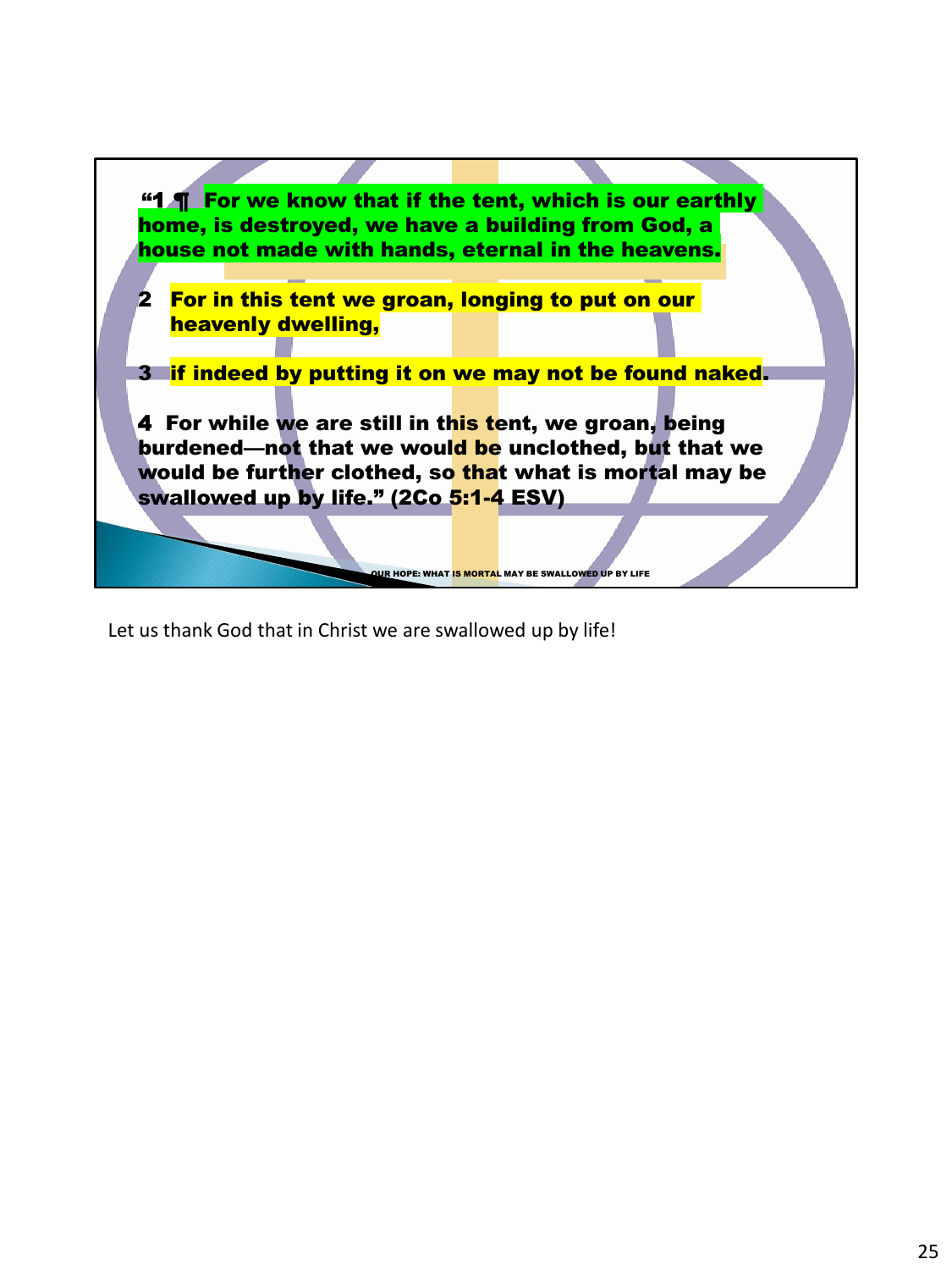## **COMMUNION**

## "48 I am the bread of life.

**49 Your fathers ate the manna in the wilderness, and** they died. 50 This is the bread that comes down from heaven, so that one may eat of it and not die.

 $\rightarrow$  51 I am the living bread that came down from heaven. If anyone eats of this bread, he will live forever. And the bread that I will give for the life of the world is my flesh."" (Joh 6:48-51 ESV)

Christ here makes the telling point that all those who eat of any earthly bread - even the manna which God provided for the people of Israel during their wilderness wanderings - will die. Bread offers sustenance during life; it cannot offer hope beyond that. Bread sustains us physically; it cannot sustain us spiritually, or open up the possibility of a new existence beyond the realm of the physical. Yet the "bread of life" is rather different. As the "bread of life", Jesus offers the hope of eternal life to those who feed on him. To know Christ is to experience this hope as a present reality, knowing that it is grounded in the trustworthiness of God.

OUR HOPE: WHAT IS MORTAL MAY BE **SWALLOWED** 

Note also that feeding is itself an image of "knowing Christ", affirming our need to absorb an appropriate Christ as an internal reality rather than the remote external figure.

(From: KNOWING CHRIST, Alister McGrath, page 129)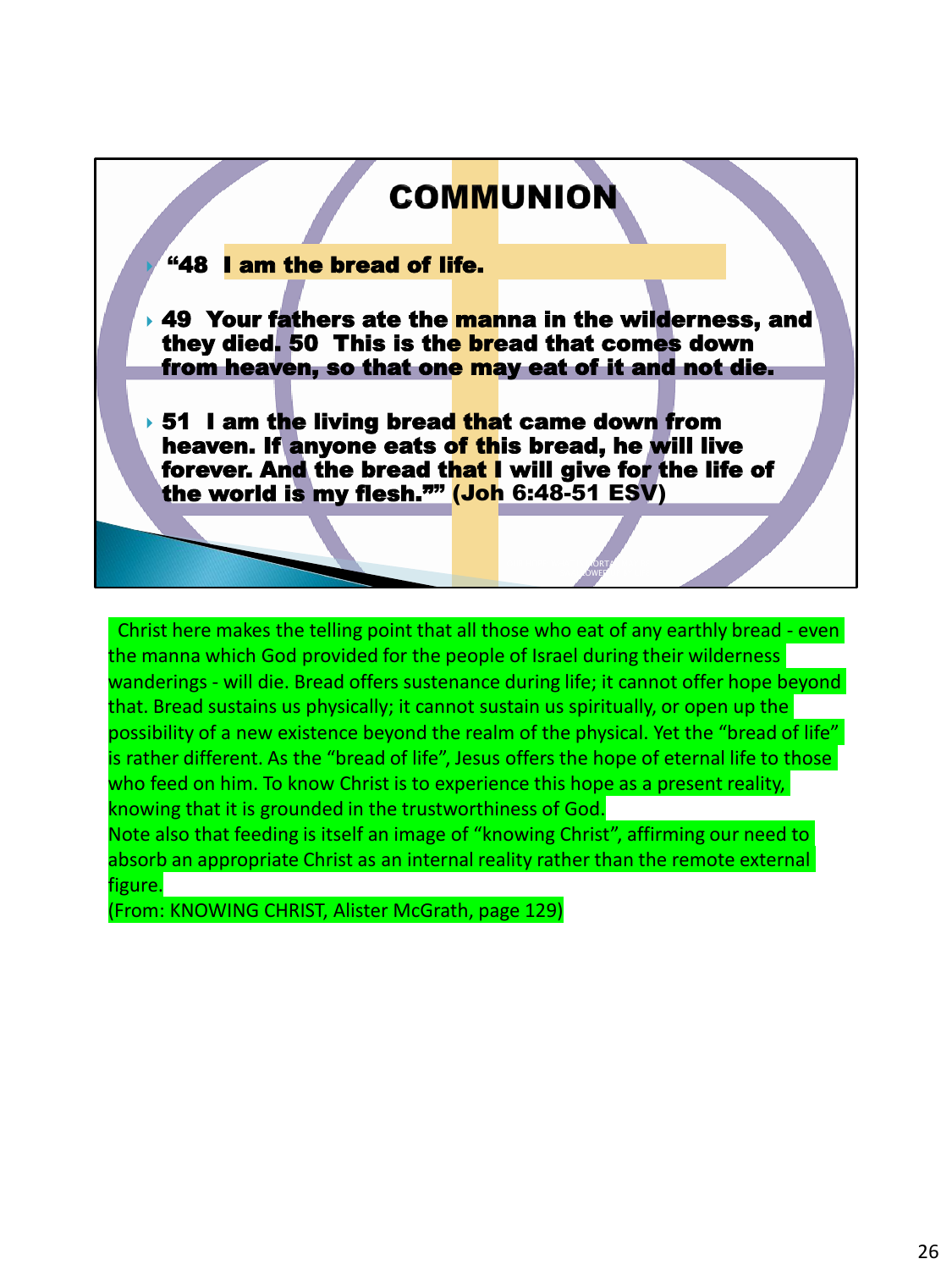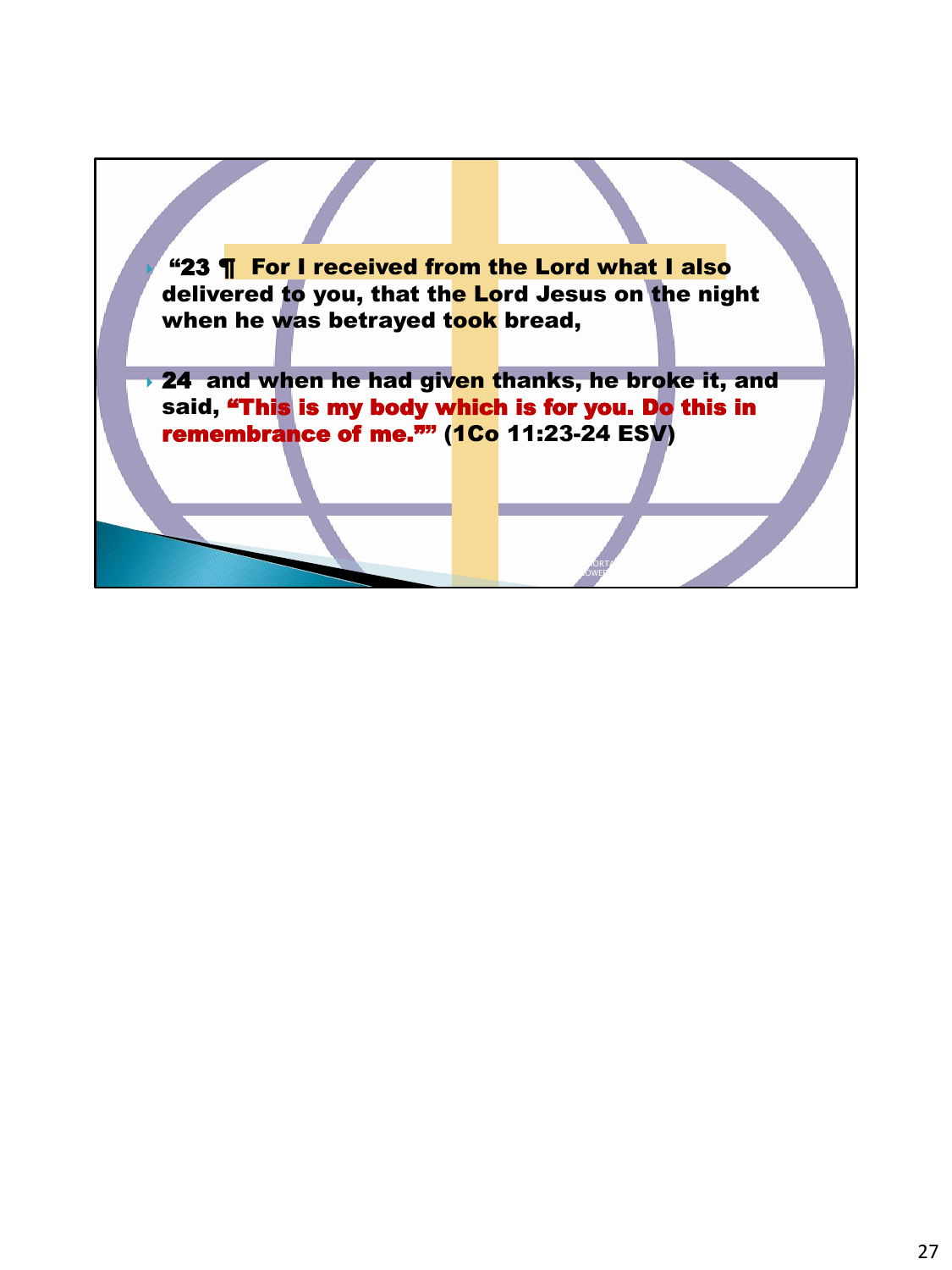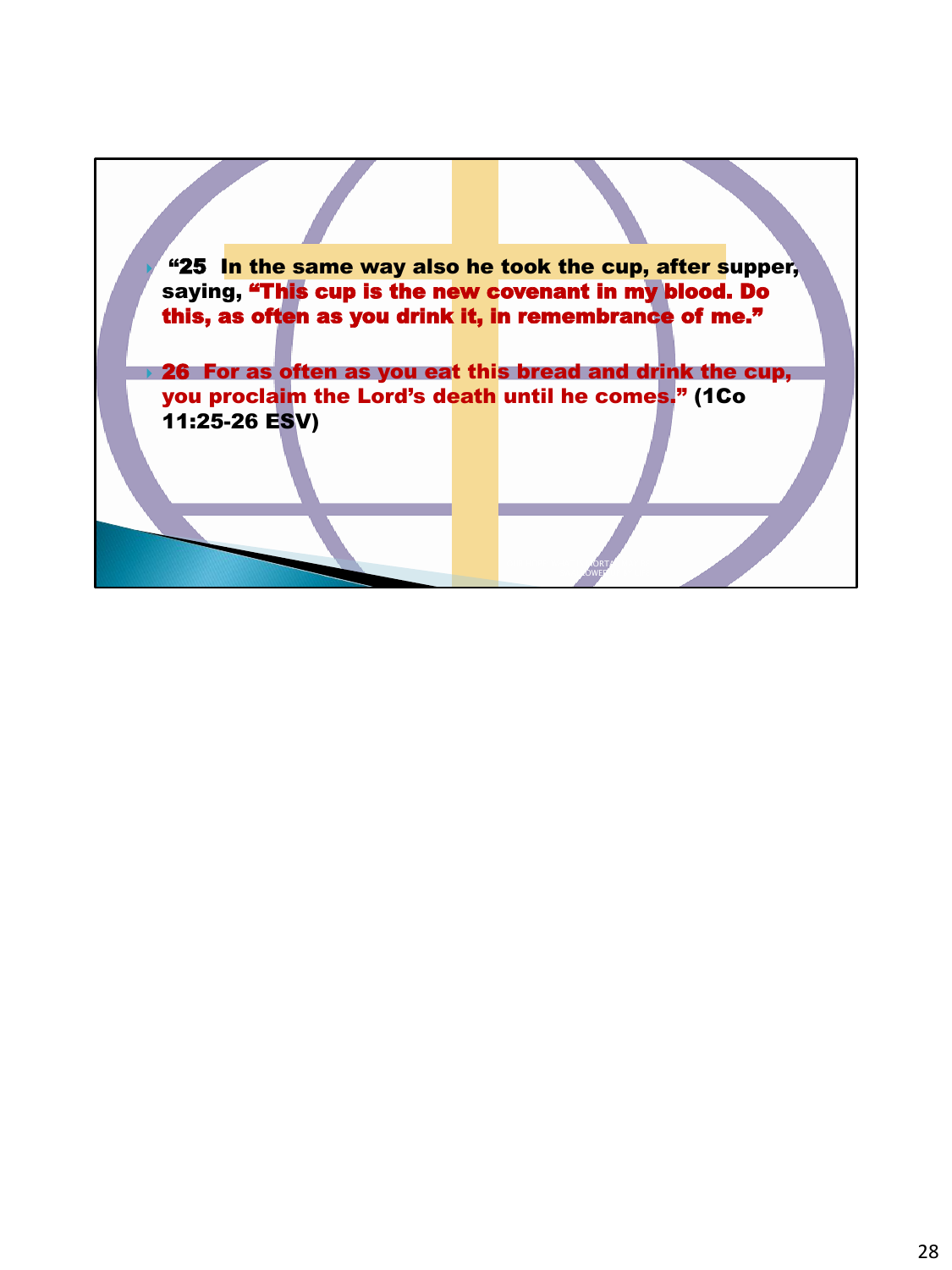